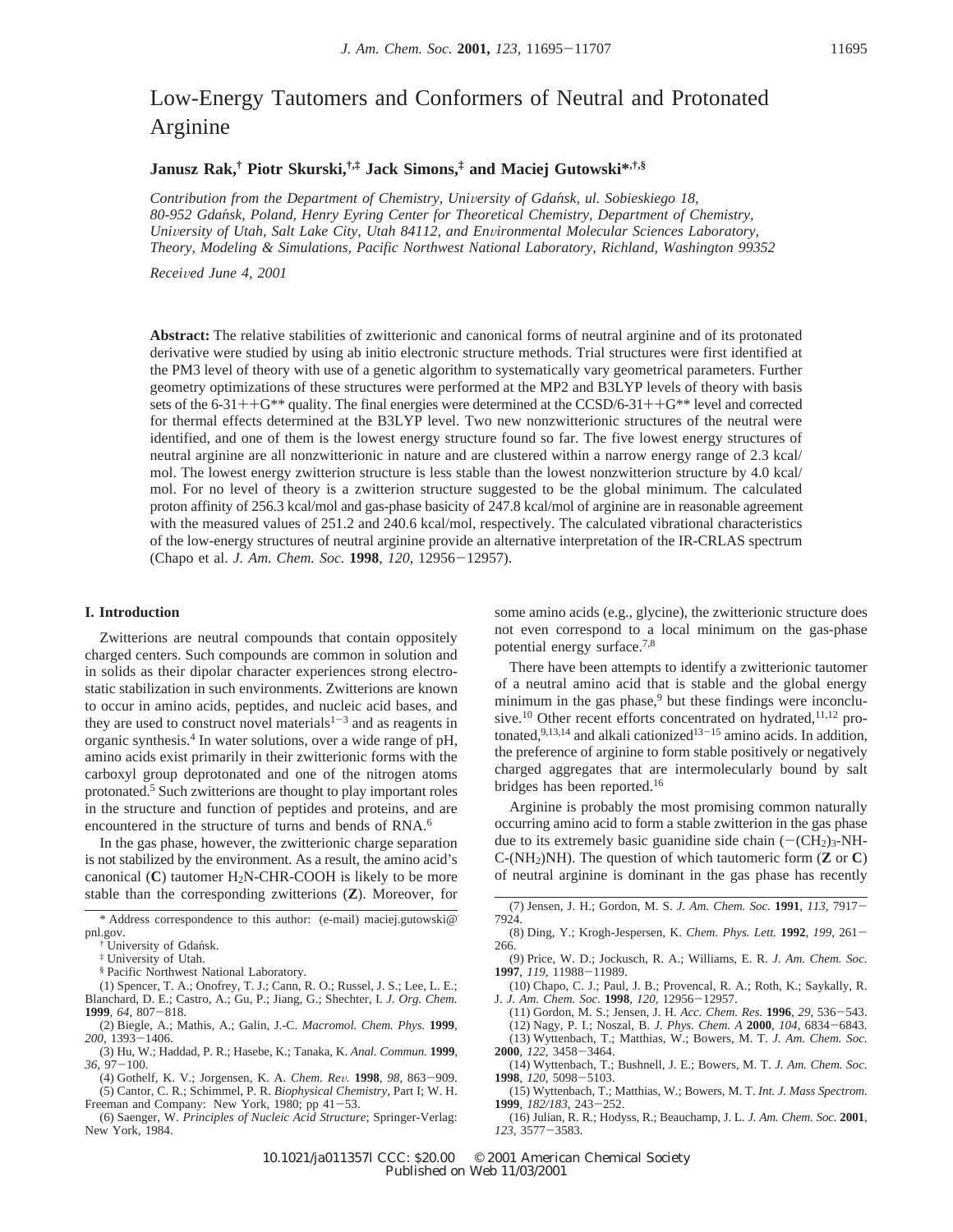been addressed in experimental studies.<sup>9,10,13,15-18</sup> Williams and co-workers concluded, on the basis of blackbody infrared radiative dissociation plus Fourier transform-mass spectrometry measurements, that protonated dimers of arginine are bound in a salt bridge.<sup>9</sup> Moreover, the results of their computational study at the BLYP/6-31G\* and MP2/6-31G\* levels suggested that a zwitterion form of arginine is the global minimum on the potential energy surface, lower by 1 kcal/mol than the lowest canonical tautomer.

Saykally and co-workers, however, did not confirm the dominance of the zwitterion of arginine in their infrared cavity ringdown laser absorption spectroscopy (IR-CRLAS) experiments.<sup>10</sup> The latter workers expected transitions at ca. 1700 cm<sup>-1</sup> for carbonyl stretches in the canonical arginine and transitions at ca.  $1500-1600$  cm<sup>-1</sup> for asymmetric and symmetric stretches of the carboxylate residue in zwitterionic tautomers. Their spectrum, recorded in the  $1550-1750$  cm<sup>-1</sup> region, revealed two peaks at 1666 and 1693  $cm^{-1}$ , which were assigned to carbonyl stretches of carboxylic acid groups. The absence of bands in the  $1500-1660$  cm<sup>-1</sup> region, associated with the carboxylate stretch modes, suggested a small or vanishing population of the zwitterion. It was pointed out, however, that there may be a significant barrier that separates the canonical and zwitterion forms of arginine as a result of which the thermodynamically unstable form may have a sufficiently long lifetime to be observed experimentally. Moreover, the sources of arginine used in the Williams<sup>9</sup> and Saykally<sup>10</sup> experiments are different. One employs solution electrospray at  $37-149$  °C; the other employs a heated pulsed beam source of pure arginine at 170 °C. In summary, the IR-CRLAS data were interpreted to suggest that the gas-phase arginine exists predominantly in its **C** tautomeric form.

The geometrical shapes of protonated, sodiated, and cesiated arginine were probed in the gas phase by using the ion mobility based ion chromatography method.<sup>13,15</sup> It has been suggested that the alkali-cationized arginine forms a salt bridge structure, related to the zwitterion form of this amino acid. Results from the collisionally activated dissociation experiments of Williams et al.<sup>17</sup> and the kinetic experiments of Cerda and Wesdemiotis<sup>18</sup> indicated, however, that the structure of gas-phase argininealkali metal cation complexes depends on the size of the alkali metal cation. For  $Li^+$  and  $Na^+$ , a nonzwitterion arginine solvates the metal ion. For larger metal ions, a salt bridge is formed in which arginine exists as a zwitterion. The results of Beauchamp et al. confirmed that  $K^+$  stabilizes arginine in a different way than  $Li^+$  or  $Na^+.16$ 

Determination of the global-minimum structure for arginine is a complex problem because it has two kinds of proton donor groups (OH and NH), six proton acceptor sites (N's and O's), and six (or seven, depending on the tautomer) bonds about which rotation may occur. Thus, its potential energy surface supports numerous tautomers and conformers stabilized by different intramolecular hydrogen bonds. The multitude of low-energy structures and the small energy differences among them complicate a definite theoretical prediction of the global minimum. Therefore, efficient minimum-energy search algorithms are required to explore the complex structural space of this molecule and large basis sets and highly correlated ab initio methods are required to determine relative energies of minimumenergy structures. Moreover, thermal energetic and entropic effects may contribute to the stability of a particular form.

Maksic and Kovacevic (MK) performed an extensive computational investigation of arginine at the second-order Møller-Plesset (MP2) and density functional theory levels.<sup>19</sup> They concluded that the most stable structure was canonical, but the energy difference between the lowest zwitterion and canonical structures was relatively small (within  $1-3$  kcal/mol depending on the theoretical model applied). Our group has recently extended their study and new zwitterion and canonical structures were identified with energies lower than those previously known.20 However, the lowest canonical structure was still found to be lower in energy than the lowest zwitterion by 2.8 kcal/ mol, although the structural space of this complex molecule was explored only in a limited range.

In the current study we perform a more extensive scan of the structural space for the neutral and protonated arginine using a genetic algorithm.21 The low-energy structures identified in this search initially at the semiempirical PM3 level of theory are further refined at the MP2 and density functional theory (DFT) levels. Final energies are calculated at the coupled cluster level of theory with single and double excitations (CCSD) and the  $6-31++G**$  basis set.

Two new canonical structures of the neutral are identified and one of them is found to be the lowest energy structure identified so far. There are at least five canonical structures that are lower in energy than the lowest energy zwitterion, with the zwitterion being unstable with respect to the lowest energy canonical structure by 4.0 kcal/mol. The proton affinity calculated at the CCSD/6-31++ $G^{**}$  level of 256.3 kcal/mol is in reasonable agreement with the experimental value of 251.2 kcal/  $mol.<sup>22</sup>$ 

We also report characteristic vibrational frequencies and intensities for low-energy structures of neutral arginine to facilitate further interpretation of its IR-CRLAS spectrum.10 Our results suggest that the two experimentally observed transitions at 1666 and 1693 cm<sup>-1</sup> are related to NHX (X = H or C) bending and  $C=N$  stretching modes rather than to carbonyl group stretching modes. Moreover, we note that low-energy zwitterion structures of arginine would also have intense IR transitions in the same  $1600-1700$  cm<sup>-1</sup> region. Therefore, we believe that the experimental results of ref 10 are not sufficient to resolve which tautomeric form of arginine dominates in the gas phase.

Our ultimate goal in this series of studies on amino acids<sup>20,23,24</sup> is to determine whether an excess electron can stabilize a zwitterionic molecular structure in the gas phase. So far, we have demonstrated that the instability of the zwitterion structure of glycine is reduced by 8 kcal/mol upon attachment of an excess electron and a local zwitterionic minimum develops on the anionic potential energy surface.23 Similarly, excess electron attachment provides an extra stabilization of ca. 6 kcal/mol for betaine, which is a permanent zwitterion.<sup>24</sup> The current study provides us with detailed knowledge of the potential energy surface of the neutral arginine. It is very plausible that the relatively small instability of the zwitterionic structure of

<sup>(17)</sup> Jockusch, R. A.; Price, W. D.; Williams, E. R. *J. Phys. Chem. A* **<sup>1999</sup>**, *<sup>103</sup>*, 9266-9274.

<sup>(18)</sup> Cerda, B. A.; Wesdemiotis, C. *Analyst* **<sup>2000</sup>**, *<sup>125</sup>*, 657-660.

<sup>(19)</sup> Maksic, Z. B.; Kovacevic, B. *J. Chem. Soc., Perkin Trans. 2* **1999**, <sup>2623</sup>-2629.

<sup>(20)</sup> Skurski, P.; Gutowski, M.; Barrios, R.; Simons, J. *Chem. Phys. Lett.* **<sup>2001</sup>**, *<sup>337</sup>*, 143-150. (21) Holland, J. H. In *Adaptation in natural and artificial systems*; The

University of Michigan Press: Ann Arbor, 1975.

<sup>(22)</sup> Hunter E. P. L.; Lias S. G. *J. Phys. Chem. Ref. Data* **1998**, *27*,  $413 - 431$ .

<sup>(23)</sup> Gutowski, M.; Skurski, P.; Simons, J. *J. Am. Chem. Soc*. **2000**, *122*, <sup>10159</sup>-10162.

<sup>(24)</sup> Rak, J.; Skurski, P.; Gutowski, M. *J. Chem. Phys*. **2001**, *114*, <sup>10673</sup>-10681.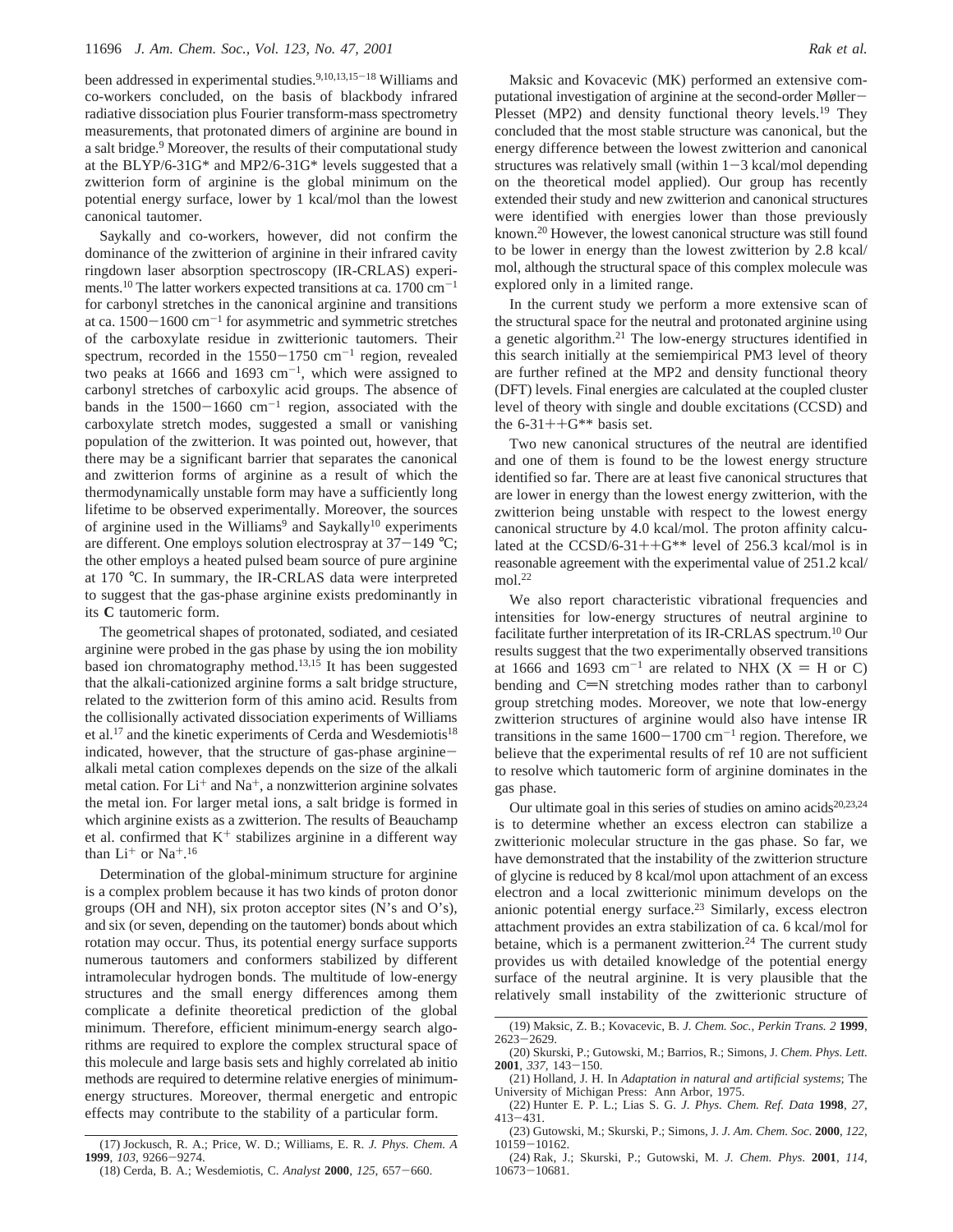

**Figure 1.** The structures of neutral and protonated arginine considered in this study.

arginine (4.0 kcal/mol) may indeed be suppressed by excess electron attachment. The results of our ongoing research on the anionic forms of arginine will be described in a forthcoming publication.25

#### **II. Methods**

A simple genetic algorithm26 (SGA) was used to identify the lowest energy conformers for two structures of canonical arginine (**C**), the zwitterionic structure (**Z**), and the protonated structure (**P**), see Figure 1. We also considered another zwitterionic structure with the  $\alpha$ -amino rather than the guanidine group protonated. This structure, however, proved to be geometrically unstable and collapsed in the course of geometry optimization to the canonical structure **C**. For the protonated arginine, two other structures were considered with the (i)  $\alpha$ -amino group protonated and the COOH and guanidine groups intact and the (ii) guanidine group protonated and another proton transferred from the COOH group to the  $\alpha$ -amino group. Both structures, however, proved to be unstable and collapsed to the protonated structure **P** depicted in Figure 1.

The number of single bonds  $(C-C, C-N,$  and  $C-O$ ) considered for conformational exploration is seven for the second canonical structure and eight for other structures, see Figure 1. Consequently, we assumed a seven- or eight-element coding sequence as the natural length of a genotype that describes a conformation. Moreover, a dihedral angle can change from 0° to 360°, and a 60° increment has been assumed to ensure a complete scan of the potential energy surface. Accordingly, the coding alphabet was chosen to consist of natural numbers in the range from 1 to 6. The seven- or eight-element sequence with six different values at every position gives  $6^7$  or  $6^8$  i.e., 279 936 or 1 679 616, possibilities that define the size of the conformational space.



Figure 2. The dependence of average fitness on the generation number for canonical (A) and protonated (B) arginine.

For every structure (**C**, **Z**, or **P**) the population was kept constant and consisted of 30 individuals. The initial populations were selected in a random way ensuring their maximum diversity (i.e., all individuals within a given population differed one from another). Moreover, the low-energy individuals described in ref 20 and labeled here **C1**, **C2**, **C3** and **Z1**, **Z2**, **Z3** have been introduced to the initial population of the **C** and **Z** structures, respectively. The SGA program was executed several times by using various initial populations to ensure thorough exploration of the conformational space.

During execution of the SGA program, each genotype was decoded to the actual dihedral angles and the resulting geometry was optimized within the semiempirical PM3 method.<sup>27</sup> This method was selected because it is parametrized to reproduce formation energies of hydrogen bonds, which play an important role in the stability of different structures of arginine. The fitness of each individual was determined from its heat of formation (∆*H*f) calculated at the PM3 level. Our SGA program is formulated to maximize fitness. Thus fitness was defined as the negative of Δ*H*<sub>f</sub> for the neutral arginine, for which the values of Δ*H*<sub>f</sub> were always negative. For the protonated arginine, on the other hand, fitness was defined as the negative of  $\Delta H_f$ shifted upward by 70 kcal/mol. The values of fitness were subsequently used to choose conformations for mating by using the roulette wheel selection scheme.26 The crossover and mutation probabilities were assumed to be equal to 0.6 and 0.025, respectively.28 We used the fitness linear scaling technique<sup>26</sup> to avoid a premature convergence and to allow the algorithm to maintain diversity and differentiate between very similar individuals. The searching process was run up to 100 generations. The dependence of the average fitness in population on the generation number is displayed in Figure 2 for the canonical and

<sup>(25)</sup> Skurski, P.; Rak, J.; Simons, J.; Gutowski, M. *J. Am. Chem. Soc*. **2001**. Published ASAP October 11, 2001.

<sup>(26)</sup> Goldberg, D. E. In *Genetic Algorithm in Search, Optimization and Machine Learning*; Addison-Wesley Publishing Company, Inc.: Reading, MA, 1989.

<sup>(27)</sup> Stewart, J. J. P. *J. Comput. Chem.* **<sup>1989</sup>**, *<sup>10</sup>*, 209-220, 221-264. (28) De Jong, K. A. An analysis of the bahavior of a class of genetic adaptive systems; Doctoral dissertation, University of Michigan; *Dissertation Abstr. Internatl.* **1975**, *36* (10), 5140B.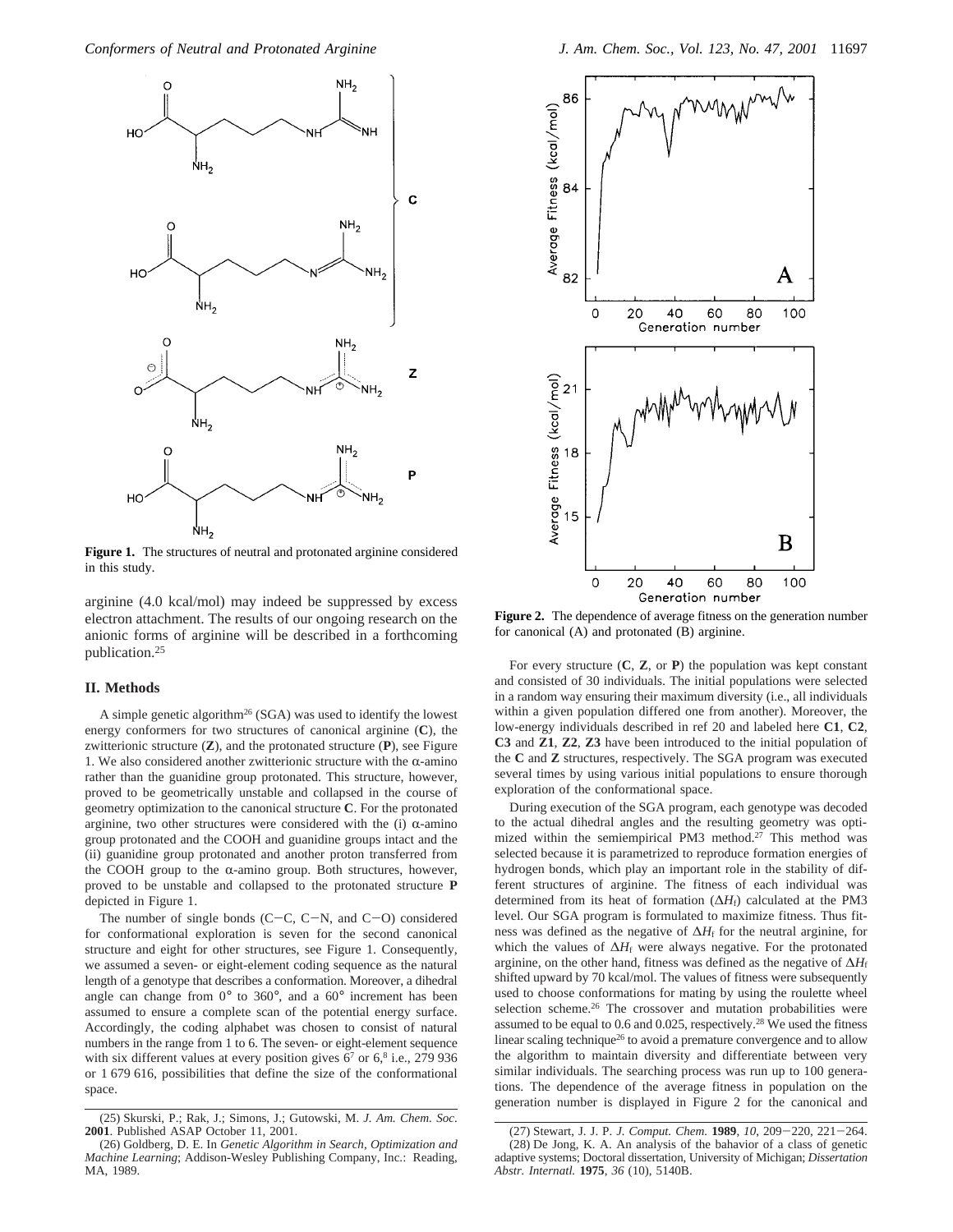protonated arginine. The average fitness clearly plateaus beyond the 50th generation.

The low-energy conformers of the **C**, **Z**, and **P** structures, selected within the SGA scheme, have been further optimized at the MP2 level as well as by applying the DFT method with a hybrid B3LYP functional.29-<sup>31</sup> The latter approach was also used to calculate harmonic vibrational frequencies and zero-point energies which enabled us to estimate selected thermodynamic characteristics (e.g., population of different structures in the gas-phase equilibrium, proton affinity, and gas basicity).

Moreover, single-point CCSD32,33 calculations were performed for every such structure at its respective MP2 minimum geometry. Since the systems studied contain 12 heavy atoms and up to 15 hydrogen atoms, which leads to 320 contracted basis functions in the most elaborate basis set chosen, we had to limit the highest level of our calculations to CCSD. Although we were not able to attain a better treatment of electron correlation, recent work of Nguyen et al.<sup>34</sup> on glycine has shown that the energy ordering for canonical and zwitterionic forms is the same at the CCSD and CCSD(T) levels. Moreover, a new report of Fogarasi<sup>35</sup> on tautomers and rotamers of cytosine also shows that CCSD-level predictions are in good agreement with experimental data. For these reasons, we feel it is appropriate to use the CCSD method. Finally, the core 1s orbitals of C, N, and O were excluded from electron correlation treatments at the MP2 and CCSD levels.

The geometry optimizations and frequency calculations were performed with basis sets of  $6-31++G^{**}$  quality.<sup>36,37</sup> All protonated species were optimized at the MP2 and B3LYP levels with the 6-31++G\*\* basis set and harmonic frequencies were determined at the B3LYP level. In calculations for the neutral molecule, the  $6-31++G$ <sup>\*\*</sup> sets were supplemented with a set of diffuse functions to make the predicted properties, and energies in particular, consistent with those that we are presently calculating for the corresponding anionic species. In MP2 calculations, we centered even-tempered fiveterm s and five-term p sets of diffuse functions on the positive pole of the molecular dipole of each species. This was either  $N(11)$  or  $N(12)$ (for atom numbering see Figure 3). The extra diffuse s and p functions shared exponent values, the geometric progression ratio was equal to 5.0, and we started to build up the exponents from the lowest sp exponent included in the  $6-31++G^{**}$  basis set for nitrogen. This gives lowest exponents of 2.0448  $\times$  10<sup>-5</sup> for both s and p symmetries. In the B3LYP calculations, the  $6-31++G^{**}$  basis set was supplemented with even-tempered two-term s and two-term p sets of diffuse functions centered on C(10) with the lowest exponent being  $2.556 \times 10^{-3}$ . We also verified that the minimum energy structures, harmonic vibrational frequencies, and relative energies of the isomers examined here are insensitive to the presence of extra diffuse sets. For instance, the relative energies of neutral structures, determined at the MP2 level, are affected by less than 0.03 kcal/mol when the extra diffuse functions are removed**.**

Harmonic vibrational frequencies determined at the B3LYP level are usually of high quality.<sup>38</sup> The errors, determined through comparison with experimental data, are frequently systematic in nature and a common procedure is to use "scaling factors" to correct for remaining discrepancies.38 In the course of this work we recognized that the IR- $CRLAS$  spectrum<sup>10</sup> may be more complicated than originally assumed and the assignment of transitions at 1666 and 1693  $cm^{-1}$  to the carbonyl

- (30) Becke, A. D. *J. Chem. Phys.* **<sup>1993</sup>**, *<sup>98</sup>*, 5648-5652.
- (31) Lee, C.; Yang, W.; Parr, R. G. *Phys. Re*V*. B* **<sup>1988</sup>**, *<sup>37</sup>*, 785-789. (32) Bartlett, R. J.; Stanton, J. F. In *Reviews in Computational Chemistry*;
- Lipkowitz, K., Boyd, D. B., Eds.; VCH: New York, 1994; Vol. V. (33) Hampel, C.; Peterson, K.; Werner, H.-J. *Chem. Phys. Lett.* **1992**,  $190, 1 - 12.$
- (34) Nguyen, D. T.; Scheimer, A. C.; Andzelm, J. W.; Sirois, S.; Salahub, D. R.; Hagler, A. T. *J. Comput. Chem.* **<sup>1997</sup>**, *<sup>18</sup>*, 1609-1631.
- (35) Fogarasi, G. *J. Mol. Struct.* **<sup>1997</sup>**, *<sup>413</sup>*-*414*, 271-278.
- (36) Ditchfield, R.; Hehre, W. J.; Pople, J. A. *J. Chem. Phys.* **1971**, *54*, <sup>724</sup>-728.
- (37) Hehre, W. J.; Ditchfield, R.; Pople, J. A. *J. Chem. Phys.* **1972**, *56*, <sup>2257</sup>-2261.
- (38) Jensen, F. *Introduction to Computational Chemistry*; Wiley: Chichester, 1999.



**Figure 3.** The equilibrium MP2 geometries for various conformers/ tautomers of neutral arginine.

stretch of the carboxylic acid group (ultimately supporting the dominance of **C** structures) may be premature. Therefore, we calibrated our scaling factor to reproduce the measured carbonyl stretch frequency of a model compound with a carboxylic acid group; to this end, we used acetic acid.39 This resulting scaling factor of 0.9813 was used for

<sup>(29)</sup> Becke, A. D. *Phys. Re*V*. A* **<sup>1988</sup>**, *<sup>38</sup>*, 3098-3100.

<sup>(39)</sup> Shimanouchi T. *Tables of Molecular Vibrational Frequencies Consolidated;* National Bureau of Standards: Washington, DC, 1972; Vol. I, pp  $1-160$ .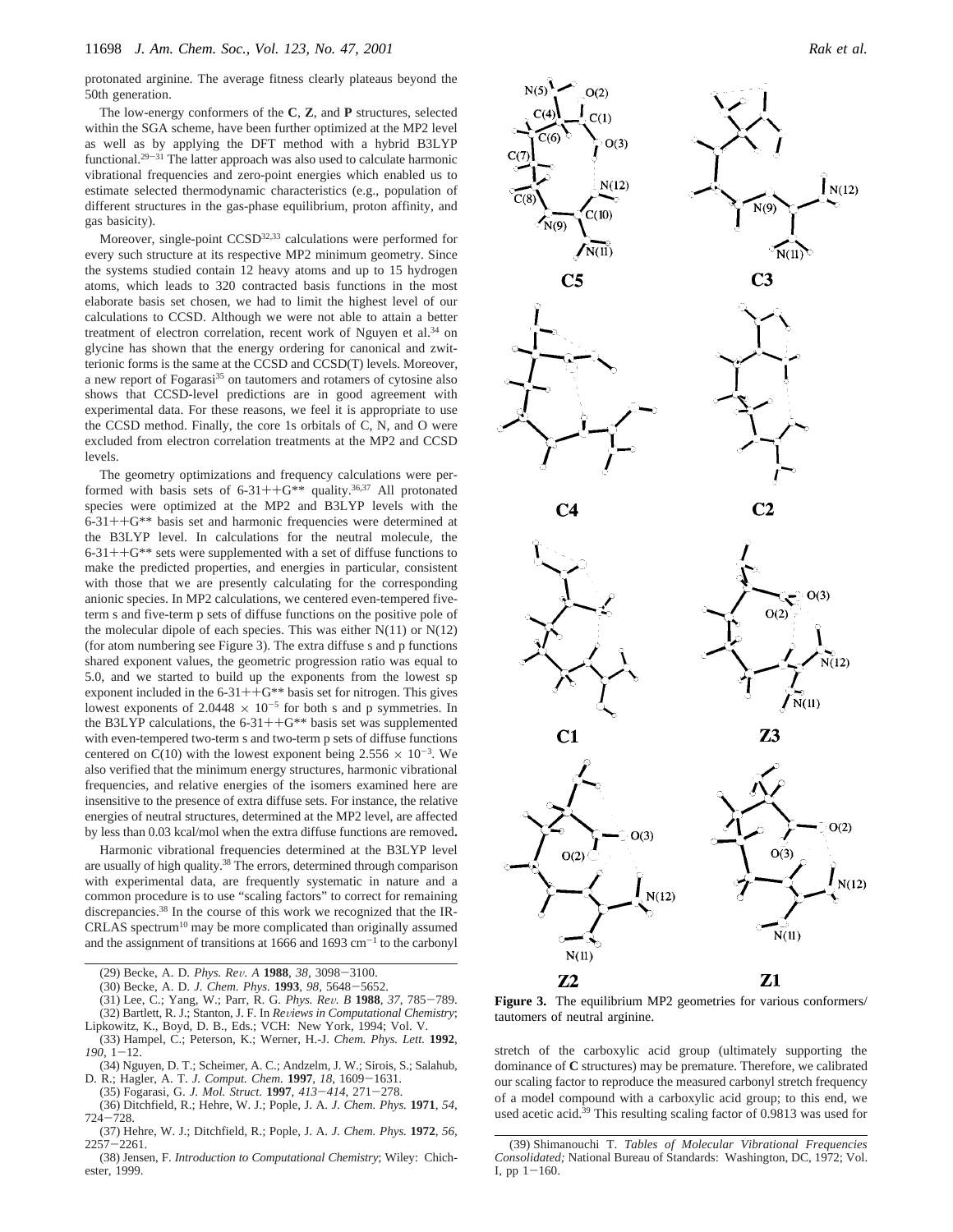all frequencies below 2000 cm<sup>-1</sup>. For higher frequency modes we used a standard scaling factor of 0.9613 recommended by Wong.40

The presence of many low-energy structures for neutral and protonated arginine prompted us to determine the populations of these structures in the gas-phase equilibrium. First, we selected a reference structure  $R$  for a given species (neutral or protonated). Next, for every structure *M* other than the reference structure *R* we determined the equilibrium constant *KM*

$$
K_M = [M]/[R] \tag{1}
$$

from the difference in Gibbs free energies for *M* and *R*. The fraction of *M* in the equilibrated sample is given by

$$
x_M = K_M/(1 + K_1 + K_2 + \dots)
$$
 (2)

where the sum in the denominator goes through all structures for a given species. The fraction of *R* in the sample is

$$
x_R = 1/(1 + K_1 + K_2 + ...) \tag{3}
$$

The proton affinity (PA) of arginine is defined as the negative of the enthalpy change for the hypothetical gas-phase reaction

$$
Arg(g) + H^+(g) \to ArgH^+(g)
$$
 (4)

whereas gas-phase basicity (GB) is the negative of the Gibbs free energy change. Both are usually provided at  $T = 298$  K. Our calculations indicate that both neutral and protonated arginine may exist in a few low-energy sructures at  $T = 298$  K. Therefore, the values of the thermodynamic functions *I* (enthalpy *H* or Gibbs free energy *G*) for the species  $A$  (Arg or Arg $H^+$ ) were obtained through averaging over low-energy structures *Ai*:

$$
I_{\text{avg}}(A) = \sum_{i} x_i \cdot I(A_i) \tag{5}
$$

where  $x_i$  is the fraction of  $A_i$  in the equilibrated sample, see eqs 2 and 3. Then,

$$
PA = Havg(Arg) + H(H+) - Havg(ArgH+)
$$
 (6)

$$
GB = Gavg(Arg) + G(H+) - Gavg(ArgH+)
$$
 (7)

To summarize, our final results are based on  $CCSD/6-31++G^{**}$ energies determined at the optimal MP2 geometries. The zero-point vibrational corrections and thermal contributions to energy and entropy are determined from the B3LYP/6-31++G\*\* molecular geometries and unscaled harmonic frequencies. The scaled frequencies are used only to interpret the IR-CRLAS spectrum. All calculations were performed with the GAUSSIAN  $98^{41}$  and MOLPRO<sup>42</sup> programs on SGI Origin2000 numerical servers, a DEC Alpha 533au two-processor workstation, and Cray SV1 computers.

#### **III. Results**

The low-energy structures of neutral and protonated arginine are displayed in Figures 3 and 4, respectively. Two new structures of canonical arginine, labeled **C4** and **C5** in Figure 3, were identified in the course of this work, and **C5** proved to be the lowest energy structure for every level of theory considered here. These structures were overlooked in our earlier studies on tautomers and conformers of gas-phase arginine.<sup>20</sup> Clearly, the genetic algorithm employed by us proved to be very useful as it also provided the lowest energy structure, labeled **P1** in Figure 4, for protonated arginine. This structure was *not* identified in a more conventional approach in which



**Figure 4.** The equilibrium MP2 geometries for various conformers of protonated arginine.

we protonated the most basic site for the hitherto determined variety of low-energy structures of canonical and zwitterionic arginine  $(C1 - C5)$  and  $Z1 - Z3$ ). The previously lowest energy conformer of protonated arginine identified by  $MK<sup>19</sup>$  corresponds to our structure **P3**, see Figure 4.

The relative energies of different tautomers and conformers for the neutral and protonated arginine are determined by numerous factors. First, there are differences in formation energies of typical bonds that are broken and formed in the course of tautomerization. For instance, a typical OH bond is considered stronger than a typical NH bond by ca. 17 kcal/ mol,43 and this is the main reason why zwitterions of amino acids are unstable in the gas phase. Second, different sets of intramolecular hydrogen bonds develop for different tautomers and conformers of arginine. These intramolecular hydrogen bonds are formed at the expense of internal strain in the molecular framework. In addition, zwitterionic structures are stabilized by the Coulomb interaction between the negative and positive pole of the molecular dipole. The relative energies of (40) Wong, M. W. *J. Phys. Chem.* **<sup>1996</sup>**, *<sup>100</sup>*, 391.

<sup>(41)</sup> Frisch, M. J.; et al. Gaussian, Inc.: Pittsburgh, PA, 1998.

<sup>(42)</sup> MOLPRO is a package of ab initio programs written by H.-J. Werner and P. J. Knowles.

<sup>(43)</sup> Pauling, L. *The Nature of the Chemical Bond*, 3rd ed.; Cornell University Press: Ithaca, NY, 1960; pp 85 and 453.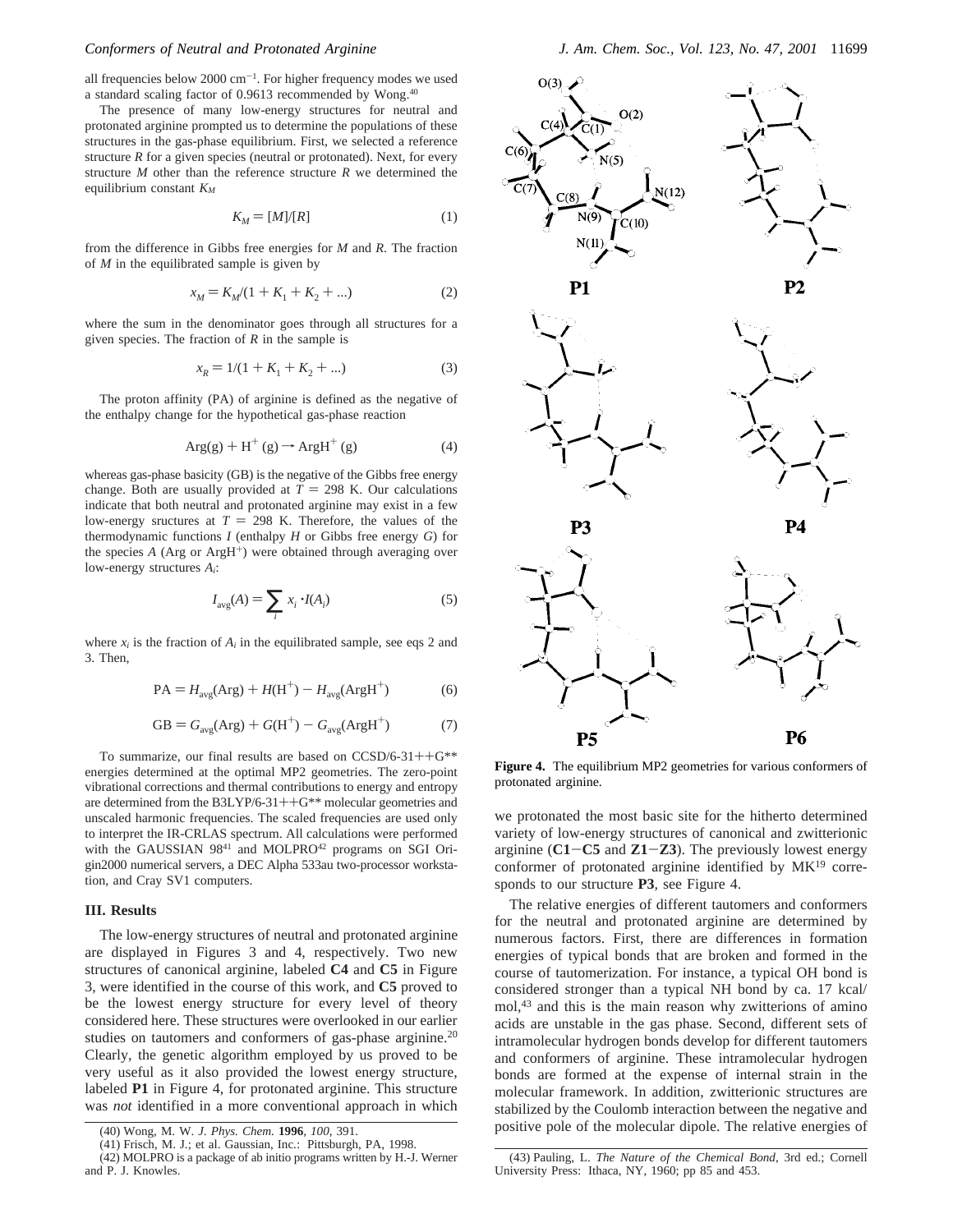**Table 1.** The Relative Electronic Energies (*E*)*<sup>a</sup>* of Canonical and Zwitterionic Forms of Neutral Arginine Calculated at the B3LYP and MP2 Levels Followed by the Relative CCSD Electronic Energies Corrected for the Zero-Point Energy (∆*E*0,vib), Enthalpy (∆*H*298,corr), and Free Energy (∆*G*298,corr) Contributions*<sup>b</sup>*

|                |                    |                  |            | $F^{\text{CCSD}}$ +       | $F^{CCSD}$                | $F^{\text{CCSD}}$ +            |
|----------------|--------------------|------------------|------------|---------------------------|---------------------------|--------------------------------|
| structure      | $F^{\text{BJLYP}}$ | F <sub>MP2</sub> | $F^{CCSD}$ | $\Delta E_{0.\text{vib}}$ | $\Delta H_{\rm 298,corr}$ | $\Delta G_{298,\mathrm{corr}}$ |
| C <sub>5</sub> | 0.000              | 0.000            | 0.000      | 0.000                     | 0.000                     | 0.000                          |
| C <sub>3</sub> | 0.418              | 0.240            | 0.825      | 0.241                     | 0.436                     | $-0.528$                       |
| C <sub>4</sub> | 1.953              | 0.823            | 1.618      | 1.318                     | 1.128                     | 1.962                          |
| C2             | 1.830              | 1.820            | 1.695      | 1.999                     | 1.984                     | 1.480                          |
| C <sub>1</sub> | 2.528              | 3.097            | 2.283      | 1.994                     | 2.269                     | 0.446                          |
| 73             | 1.824              | 1.676            | 3.966      | 3.244                     | 3.201                     | 3.835                          |
| 72             | 4.270              | 2.579            | 4.113      | 3.845                     | 3.810                     | 4.003                          |
| Z <sub>1</sub> | 4.076              | 3.725            | 5.230      | 4.653                     | 4.768                     | 4.397                          |

*<sup>a</sup>* The electronic energies of **C5** calculated at the B3LYP, MP2, and CCSD levels are  $-606.5998049, -604.8474817,$  and  $-604.9239685$ au, respectively. All calculations were performed with the  $6-31++G^{**}$ basis set. *<sup>b</sup>* All quantities are given in kcal/mol.

**Table 2.** The Relative Electronic Energies (*E*)*<sup>a</sup>* of Protonated Forms of Arginine Calculated at the B3LYP and MP2 Levels Followed by the Relative CCSD Electronic Energies Corrected for the Zero-Point Energy (∆*E*0,vib), Enthalpy (∆*H*298,corr), and Free Energy (∆*G*298,corr) Contributions*<sup>a</sup>*

| structure      | F <sub>B3LYP</sub> | FMP2  | FCCSD | $FCCSD +$<br>$\Delta E_{0,}$ <sub>vib</sub> | $FCCSD +$<br>$\Delta H_{298,\mathrm{corr}}$ | $FCCSD +$<br>$\Delta G_{298,\mathrm{corr}}$ |
|----------------|--------------------|-------|-------|---------------------------------------------|---------------------------------------------|---------------------------------------------|
| P1             | 0.000              | 0.000 | 0.000 | 0.000                                       | 0.000                                       | 0.000                                       |
| P <sub>2</sub> | 2.728              | 5.559 | 4.913 | 4.751                                       | 4.948                                       | 4.233                                       |
| P <sub>3</sub> | 3.213              | 5.582 | 5.269 | 4.504                                       | 5.001                                       | 2.991                                       |
| P4             | 4.735              | 6.408 | 5.779 | 5.484                                       | 5.790                                       | 4.525                                       |
| <b>P5</b>      | 3.027              | 6.890 | 6.024 | 5.328                                       | 5.794                                       | 4.005                                       |
| P6             | 9.609              | 8.189 | 7.976 | 7.903                                       | 8.037                                       | 7.548                                       |
|                |                    |       |       |                                             |                                             |                                             |

*<sup>a</sup>* All quantities are given in kcal/mol. *<sup>a</sup>* The electronic energies of **P1** calculated at the B3LYP, MP2, and CCSD levels are  $-607.0153952$ ,  $-605.2620345$ , and  $-605.3426887$  au, respectively. All calculations were performed with the  $6-31++G**$  basis set.

the canonical and zwitterionic structures of neutral arginine are collected in Table 1 and those for protonated forms in Table 2.

The ordering of neutral and protonated structures, according to their total electronic energies, varies to some extent among the DFT, MP2, and CCSD methods; see Tables 1 and 2. The two lowest structures of the canonical neutral, the lowest zwitterion, and the two lowest structures of protonated arginine are consistently **C5**, **C3**, **Z3**, **P1**, and **P2**, respectively, irrespective of the method used. Because the CCSD method is the most accurate method we employed, we will restrict further discussion to the electronic energies obtained at this level of theory.

The equilibrium geometries of different conformers, within a given tautomeric form of the neutral or protonated arginine, are determined by the interplay between intramolecular hydrogen bonds and internal strain. The hydrogen bonds develop between the proton donating OH and NH groups and the proton accepting atoms (O or N). The strength of a hydrogen bond is determined by (i) charge distribution in the proton donor (YH) and acceptor  $(X)$  fragments,  $(ii)$  the distance between H and X, and  $(iii)$  the X ··· HY angle. A preference to nearly linear hydrogen bonds is well established as was demonstrated for a variety of systems.43,44 The dominance of "open" hydrogen-bonded dimers, such as  $(H_2O)_2$ ,  $(HF)_2$ , or  $(HCN)_2$ , is a manifestation of this preference as the analogous "cyclic" structures would have an extra hydrogen bond. The hydrogen bonds in the latter structures would be, however, strongly distorted from linearity. On the other hand, intramolecular hydrogen bonds are frequently nonlinear due to steric restrictions.45 The geometrical features

**Table 3.** Selected Geometrical Characteristics of Hydrogen Bonds in Neutral and Protonated Tautomers/Conformers of Arginine Optimized at the MP2 Level

|                        | hydrogen bond                   | $X \cdots H^b$   | $X \cdots HY^c$ valence |
|------------------------|---------------------------------|------------------|-------------------------|
| structure <sup>a</sup> | type                            | distance $(\AA)$ | angle (deg)             |
| C <sub>5</sub>         | $N(12)\cdots HO(3)$             | 1.775            | 163.2                   |
|                        | $O(2) \cdot \cdot \cdot HN(5)$  | 2.509            | 97.9                    |
| C <sub>3</sub>         | $N(9)\cdots HO(3)$              | 1.685            | 177.1                   |
|                        | $O(2) \cdot \cdot \cdot$ HN(5)  | 2.642            | 90.5                    |
|                        | $O(2) \cdot \cdot \cdot HN(5)$  | 2.866            | 78.3                    |
| C <sub>4</sub>         | $N(12)\cdots HO(3)$             | 1.731            | 150.1                   |
|                        | $O(2) \cdot \cdot \cdot HN(9)$  | 2.077            | 144.1                   |
|                        | $O(3) \cdot \cdot \cdot HN(5)$  | 2.451            | 99.3                    |
| C <sub>2</sub>         | $N(12)\cdots HN(5)$             | 2.144            | 172.3                   |
|                        | $N(5)\cdots HO(3)$              | 1.917            | 124.2                   |
| C1                     | $N(5)\cdots HN(9)$              | 1.966            | 154.0                   |
|                        | $O(2) \cdot \cdot \cdot HN(5)$  | 2.602            | 92.5                    |
|                        | $O(2) \cdot \cdot \cdot HO(3)$  | 2.312            | 75.5                    |
|                        | $O(2) \cdot \cdot \cdot HN(5)$  | 2.913            | 75.5                    |
| Z3                     | $O(3) \cdot \cdot \cdot$ HN(12) | 1.642            | 155.5                   |
|                        | $O(2) \cdot \cdot \cdot HN(9)$  | 1.678            | 158.7                   |
|                        | $O(3) \cdot \cdot \cdot HN(5)$  | 2.352            | 106.1                   |
| Z2                     | $O(3) \cdot \cdot \cdot$ HN(12) | 1.702            | 149.6                   |
|                        | $O(3) \cdot \cdot \cdot HN(9)$  | 2.143            | 123.6                   |
|                        | $O(3) \cdot \cdot \cdot HN(5)$  | 2.393            | 105.7                   |
| Z1                     | $O(2) \cdot \cdot \cdot$ HN(12) | 1.669            | 150.3                   |
|                        | $O(2) \cdot \cdot \cdot HN(9)$  | 2.051            | 126.0                   |
|                        | $O(3) \cdot \cdot \cdot HN(5)$  | 2.528            | 102.8                   |
| P1                     | $N(5)\cdots HN(9)$              | 1.787            | 155.8                   |
|                        | $O(2) \cdot \cdot \cdot$ HN(12) | 2.058            | 145.1                   |
|                        | $O(2) \cdot \cdot \cdot HO(3)$  | 2.334            | 74.0                    |
| P <sub>2</sub>         | $O(2) \cdot \cdot \cdot$ HN(12) | 1.770            | 172.7                   |
|                        | $N(5)\cdots HO(3)$              | 1.900            | 124.3                   |
| P <sub>3</sub>         | $N(5)\cdots HN(9)$              | 1.740            | 165.4                   |
|                        | $O(2) \cdot \cdot \cdot HN(5)$  | 2.240            | 109.5                   |
|                        | $O(2) \cdot \cdot \cdot HO(3)$  | 2.348            | 73.9                    |
| P <sub>4</sub>         | $N(5)\cdots HN(12)$             | 1.853            | 172.4                   |
|                        | $O(2) \cdot \cdot \cdot$ HN(5)  | 2.430            | 99.0                    |
|                        | $O(2) \cdot \cdot \cdot HO(3)$  | 2.347            | 74.0                    |
|                        | $O(2) \cdot \cdot \cdot HN(5)$  | 2.860            | 75.2                    |
| P <sub>5</sub>         | $O(2) \cdot \cdot \cdot HN(9)$  | 1.684            | 171.8                   |
|                        | $N(5)\cdots HO(3)$              | 1.886            | 123.8                   |
|                        | $O(2) \cdot \cdot \cdot$ HN(12) | 2.785            | 128.9                   |
| P6                     | $N(5)\cdots HO(3)$              | 1.909            | 124.0                   |
|                        | $O(3) \cdot \cdot \cdot$ HN(12) | 2.187            | 136.0                   |
|                        | $O(3) \cdot \cdot \cdot HN(9)$  | 2.940            | 94.3                    |

*<sup>a</sup>* For atomic labels see Figures 3 and 4. *<sup>b</sup>* X denotes proton acceptor (N or O). *<sup>c</sup>* X, Y denote electronegative atoms involved in the hydrogen bond.

of intramolecular hydrogen bonds that we identified for lowenergy structures of neutral and protonated arginine are summarized in Table 3. The differences between the MP2 and B3LYP geometrical predictions do not exceed 0.02 Å and 1.5° for bond lengths and valence angles, respectively. It is well established that the MP2 method performs extremely well for hydrogen-bonded systems.44 Thus, we will restrict further discussion to geometrical parameters determined at the MP2 level. The complete geometries for all structures are provided in the Supporting Information.

**III.1. Structures of Canonical Arginine.** The geometrical features of the five canonical structures **C1**-**C5** are displayed in Figure 3. Species **C1**, **C2**, and **C3** were characterized in our preliminary study<sup>20</sup> and  $C1$  is the same as the lowest energy canonical structure described in ref 19. Of particular interest are new species **C4** and **C5**. **C5** was identified by using the SGA algorithm whereas **C4** is closely related to the lowest energy zwitterionic structure **Z3** described below. These **C** structures will be discussed below in order of decreasing stability

<sup>(44)</sup> Scheiner, S. *Hydrogen Bonding*. A Theoretical Perspective; Oxford University Press: New York, 1997.

<sup>(45)</sup> Koll, A.; Wolschann, P. *Hydrogen Bonding Research;* Schuster, P., Mikenda, W.; Eds. Springer-Verlag: Wien, Germany, 1999.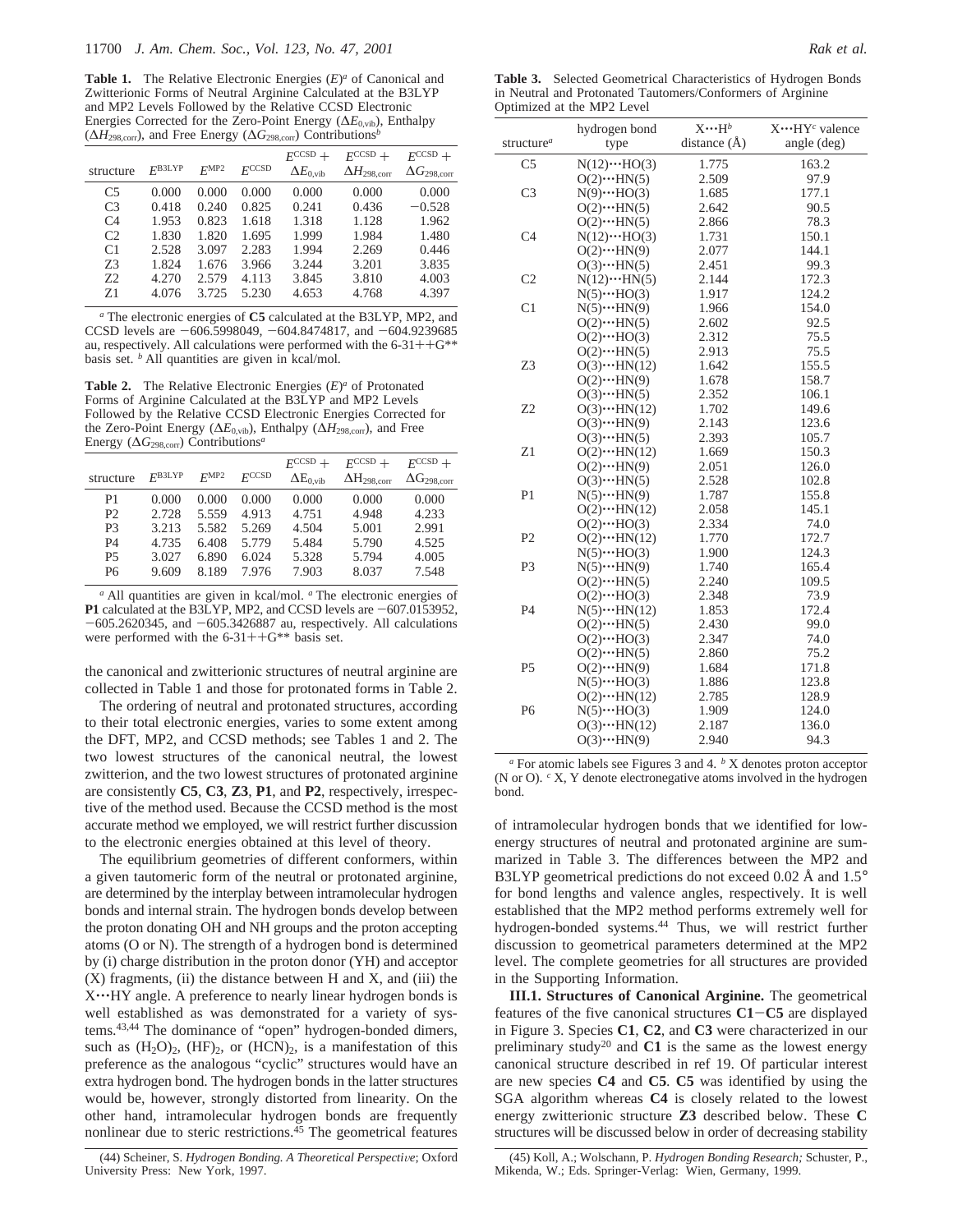as determined by the total CCSD/6-31++ $G^{**}$  energies calculated at the optimal MP2 geometries.

**C5** is the lowest energy structure and it is characterized by two hydrogen bonds. A stronger bond is formed between the OH group and  $N(12)$  where the H $\cdots$ N distance equals 1.775 Å; see Table 3. This is not surprising given that the OH hydrogen is the most acidic and N(12) the most basic site in the system. The  $N(12)\cdots HO(3)$  bond is only slightly bent with an interatomic angle of 163°. Another hydrogen bond is formed by the carbonyl oxygen and one of the  $\alpha$ -amino hydrogens. However, the OH distance is quite long at 2.5 Å and the  $O(2)$ .  $\cdot$ HN(5) angle is only 98 $\circ$ . Hence, this hydrogen bond is much weaker than the former.

**C3** is the second lowest energy structure and it is less stable than **C5** by only 0.8 kcal/mol. We consider it as a canonical structure even though the guanidine group is protonated. The proton, however, is transferred not from the carboxylic acid OH group but from the N(9)H group, see Figures 1 and 3. Therefore N(9) can serve as a strong proton acceptor. The importance of such structures was also recognized in refs 9 and 19. Unfortunately, the authors of these papers focused on conformers with less favorable sets of hydrogen bonds than presented in Figure 3. In our **C3** structure there is a hydrogen bond between a strong proton acceptor  $N(9)$  and the OH group. The  $N(9)\cdots$ H distance is only 1.685 Å and the  $N(9) \cdot \cdot \cdot HO(3)$  angle is 177°; hence this H bond is apparently very strong. Two weaker hydrogen bonds, which also stabilize the  $C3$  structure, are formed by two  $\alpha$ -amino group hydrogens and the carbonyl oxygen O(2), see Figure 3.

**C4** is the third lowest energy structure and it is less stable than **C5** and **C3** by 1.6 and 0.8 kcal/mol, respectively. This structure is important because it is related to the most stable zwitterionic structure **Z3** by a single proton transfer from OH to N(12) of the guanidine group without further serious conformational adjustments. **C4** is stabilized by three hydrogen bonds. The strongest bond is between the most basic site  $(N(12))$ and the most acidic site (OH). The  $N(12)\cdots H$  distance is only 1.731 Å and the  $N(12) \cdot \cdot \cdot$  HO bond angle is 150°. Hence this H-bond may be weaker than the strongest hydrogen bonds in **C5** and **C3**. In addition to the  $N(12)\cdots HO$  bond, the carbonyl oxygen is involved in a hydrogen bond with HN(9), but neither the  $O(2) \cdot \cdot \cdot H$  distance nor the  $O(2) \cdot \cdot \cdot HN(9)$  angle indicates an unusual stabilization. The weakest hydrogen bond is formed between an  $\alpha$ -amino hydrogen and the oxygen of the hydroxyl group, see Figure 3.

For both the **C2** and **C1** structures, the most acidic site (OH) and the most basic site  $(N(12))$  are not connected by a hydrogen bond. **C2** differs from **C1** primarily in the orientation of the carboxylic acid and  $\alpha$ -amino groups. In both structures the  $\alpha$ -amino group is involved in a hydrogen bond with the guanidine group, but it acts as a proton acceptor in **C1** and as a proton donor in **C2**. **C2** is characterized by two hydrogen bonds: a nearly linear  $N(12)\cdots HN(5)$  bond with an  $N(12)\cdots H$ distance of 2.144 Å and a shorter but significantly bent bond  $N(5) \cdot \cdot \cdot HO(3)$ . **C2** is less stable than the lowest energy structure **C5** by 1.7 kcal/mol. The OH group of the **C1** structure is not involved in any hydrogen bond with nitrogens but there are five other weak hydrogen bonds that contribute to the stability of **C1**, with the strongest being the  $N(5) \cdots HN(9)$  bond. **C1** is less stable than **C5** by 2.3 kcal/mol.

**III.2. Structures of Zwitterionic Arginine.** The zwitterionic structures **Z1**-**Z3** are also displayed in Figure 3. **Z1** was kindly provided to us by the Williams group.9 The **Z** structures can be obtained from the canonical forms by a single proton transfer from the carboxyl group to the most basic nitrogen of the

guanidine group. These low-energy structures are characterized by a small separation between the negative charge localized at the  $COO<sup>-</sup>$  group and the positive charge localized on the guanidine residue. The **Z** structures will be discussed below in the order of decreasing stability as determined by the total  $CCSD/6-31++G^{**}$  energies calculated at the optimal MP2 geometries.

The most stable structure **Z3** is characterized by two strong hydrogen bonds:  $O(2) \cdot \cdot \cdot HN(9)$  and  $O(3) \cdot \cdot \cdot HN(12)$ . Both bonds have similar length and are extremely short, 1.678 and 1.642 Å, respectively (see Table 3). **Z3** is the lowest energy zwitterionic structure for any level of theory considered here. It is, however, less stable than the five canonical structures described above. In particular, it is less stable than **C5** by 4.0 kcal/mol.

Both **Z2** and **Z1** have two hydrogen bonds in which N(12)H and  $N(9)$ H interact with one oxygen atom  $(O(2)$  and  $O(3)$  for **Z1** and **Z2**, respectively). The shorter bond, of about 1.7 Å, involves the  $N(12)$  atom and the longer bond, of about 2.1 Å, involves the N(9) atom. In all of these zwitterionic structures one can also recognize an additional hydrogen bond between the  $\alpha$ -amino group and the oxygen atoms. The **Z2** and **Z1** structures are less stable than the lowest energy canonical structure **C5** by 4.1 and 5.2 kcal/mol, respectively.

Any prediction of a thermodynamic property of neutral arginine can be compared to experimental data only if the thermodynamic equilibrium is attained in the time scale much shorter than that required to carry out an experiment. Indeed, the energy barriers for proton transfer between canonical and zwitterionic forms of amino acids can be very small and disappear on the free energy surface. We have calculated the activation barrier for a proton-transfer reaction  $C4 \rightarrow Z3$ .  $C4$ is related to **Z3** through a single proton transfer (see Figure 3). The activation energy obtained at the B3LYP level for the **C4**  $\rightarrow$  **Z3** process amounts to 1.6 kcal/mol but disappears on the free energy surface at  $T = 298$  K. However, the B3LYP method is known to underestimate reaction barriers, especially for proton-transfer processes.46 Therefore, the barrier was reevaluated at the MP2 level and it was found to be 2.6 and 0.7 kcal/ mol on the energy and free energy surface, respectively. Thus, the small energy barrier ensures practically immediate attainment of the equilibrium state in gaseous arginine at room temperature.

**III.3. Structures of Protonated Arginine.** The low-energy conformers, labeled **P1**-**P6** in Figure 4, are ordered according to their decreasing stability as determined by the total CCSD/  $6-31++G$ <sup>\*\*</sup> energies calculated at the optimal MP2 geometries. The lowest energy structure **P1** was identified by using the SGA algorithm whereas structures **P2**-**P6** were obtained by proton attachment to the neutral **C** and **Z** structures discussed in Sections III.1 and III.2, followed by geometry optimization.

In the latter approach, the protonated site was N(12) for **C1**, **C2**, **C4**, and **C5** and N(9) for the **C3** structure, and either O(2) or O(3) for the **Z1**-**Z3** structures. If the proton attachment did not destroy the network of preexisting hydrogen bonds in the neutral structure then the resulting structure was directly optimized at the B3LYP and MP2 levels  $(C1 \rightarrow P3)$ , see Figures 3 and 4). Otherwise, we rotated the proton donor and/or proton acceptor groups to restore a favorable network of hydrogen bonds. These protonated and manually refined structures were further optimized at the B3LYP and MP2 levels. As an illustration, due to proton attachment to N(12) in **C2**, the preexisting hydrogen bond,  $N(12)\cdots HN(5)$ , is destroyed. Therefore, the  $\alpha$ -amino group needs to be rotated around N(5)-C(4)

<sup>(46)</sup> Lynch, B. J.; Truhlar, D. G. *J. Phys. Chem. A* **<sup>2001</sup>**, *<sup>105</sup>*, 2936- 2941.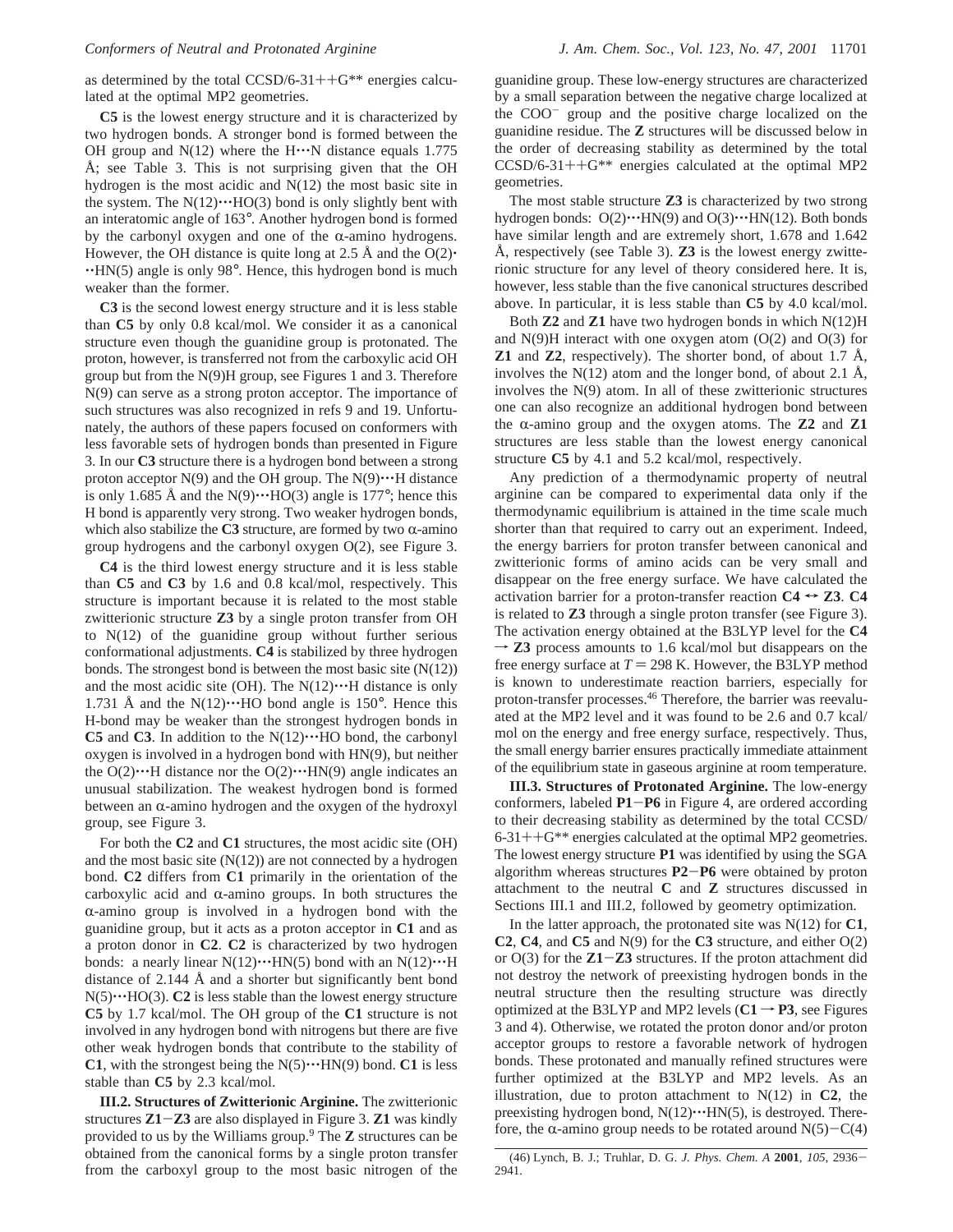to become a proton acceptor and to form a new hydrogen bond  $N(5) \cdot \cdot \cdot$ HN(12). Simultaneously, the carboxyl function needs to be rotated around  $C(1)-C(4)$  to involve  $O(2)$  in hydrogen bonds with the  $\alpha$ -amino group. Finally, the carboxylic hydrogen needs to be rotated around  $C(1)-O(3)$  to form an intracarboxyl hydrogen bond. This is how the initial guess of the **P4** conformer was created from the **C2** canonical structure. The geometry optimizations of the protonated **C3**, **C4**, **Z3**, and **Z1** structures converged to the same conformer **P6**, whereas optimization of protonated **C5**, **C2**, **C1**, and **Z2** led to **P2**, **P4**, **P3**, and **P5**, respectively.

Like neutral structures, the protonated species are stabilized by networks of hydrogen bonds. In the lowest energy structure **P1** two relatively strong H-bonds can be identified (see Figure 4):  $N(5) \cdot \cdot \cdot \cdot \cdot H(N(9))$  and  $O(2) \cdot \cdot \cdot \cdot H(N(12))$ . Both hydrogen bonds are relatively short (1.787 and 2.058 Å) and the  $XH\cdots Y$  angles are less than 35° from linearity (see Table 3). For other and less stable structures only one strong hydrogen bond can be identified.

The structures **P2** and **P5** are related in the sense that they have a very similar hydrogen bond between the carboxyl and the  $\alpha$ -amino group, with OH acting as a proton donor. These two structures differ, however, in the second and stronger hydrogen bond. This is  $O(2) \cdot \cdot \cdot$ HN(12) and  $O(2) \cdot \cdot \cdot$ HN(9) for **P2** and **P5**, respectively. The **P2** and **P5** structures are less stable than the **P1** structure by 4.9 and 6.0 kcal/mol, respectively. This suggests that the  $O(2) \cdot \cdot \cdot HN(12)$  bond is stronger than the  $O(2) \cdot$  $\cdot$ HN(9) bond by ca. 1 kcal/mol.

The structures **P3** and **P4** are related in the sense that they have a similar hydrogen bond between the carboxyl and the  $\alpha$ -amino group, with NH acting as a proton donor. These two structures differ, however, in the second and stronger hydrogen bond. This is  $N(5) \cdots HN(9)$  and  $N(5) \cdots HN(12)$  for **P3** and **P4**, respectively. The **P3** and **P4** structures are less stable than the **P1** structure by 5.3 and 5.8 kcal/mol, respectively.

The conformer **P6** is stabilized by two hydrogen bonds:  $O(3)$ <sup>\*</sup>  $\cdot$ HN(12) and N(5) $\cdot$  $\cdot$ HO(3). None of them has a favorable hydrogen bond angle. Moreover, O(3) is involved in the first hydrogen bond as a proton acceptor and in the second as a proton donor. As a result both hydrogen bonds may be relatively weak, which explains why **P6** is less stable than **P1** by 8.0 kcal/ mol.

The P3 structure, identified earlier by MK,<sup>19</sup> has a network of intramolecular hydrogen bonds as favorable as the **P1** structure identified here; see Table 3. However, the **P1** structure is more stable than **P3** by 5.3 kcal/mol. MK concluded that the distinctively high proton affinity of arginine is related to a strong network of intramolecular hydrogen bonds. Our findings indicate that a small separation between the positively charged guanidine group and the carboxylic group may provide an additional stabilization. Indeed, this separation is much smaller for **P1** than **P3** as the  $O(2) - N(12)$  distances are 2.95 and 6.29 Å, respectively. The more compact **P1** structure is apparently not strongly destabilized by internal strain.

**III.4. Dipole Moments of Neutral Tautomers and Vertical Electron Attachment Energy.** The dipole moments of **C1**- **C5** and **Z1**-**Z3**, collected in Table 4, display interesting features. The dipole moment of the lowest energy zwitterion **Z3** is higher than that of the lowest energy neutral structures **C5** and **C3**. However, the dipole moment of **C2** is comparable to that of **Z3** for all computational approaches and larger than that for **Z1** and **Z2**. Thus our original assumption that the zwitterion form of the amino acid would possess a larger dipole moment than any nonzwitterion form<sup>23</sup> is not valid. Arginine

**Table 4.** Dipole Moments (in Debye) for the Canonical and Zwitterionic Tautomers of Arginine Followed by Vertical Electron Attachment Energies (in kcal/mol) Determined at Koopmans' Theorem Level (*D*KT)

| tautomer       | $\mu^{\rm SCF}$ | $\mu^{\text{MP2}}$ | $\mu^{\rm B3LYP}$ | D <sub>KL</sub> |
|----------------|-----------------|--------------------|-------------------|-----------------|
| C <sub>5</sub> | 8.343           | 7.646              | 8.214             | 1.086           |
| C <sub>3</sub> | 8.216           | 7.477              | 7.959             | 1.111           |
| C <sub>4</sub> | 5.085           | 4.752              | 5.050             | 0.239           |
| C <sub>2</sub> | 9.678           | 8.854              | 9.203             | 1.255           |
| C <sub>1</sub> | 3.774           | 3.648              | 3.903             | 0.013           |
| 73             | 9.432           | 9.209              | 9.054             | 3.024           |
| 72             | 6.664           | 6.673              | 7.714             | 0.659           |
| $Z_1$          | 7.040           | 7.022              | 8.471             | 0.885           |
|                |                 |                    |                   |                 |

may be unique due to the presence of a guanidine group, but other amino acids should be thoroughly examined. The fact that charge-separated structures (zwitterions **Z1**-**Z3**) have comparable or smaller dipole moments than that found for the canonical isomer **C2** is surprising but can be explained when one notices that a network of hydrogen bonds makes all zwitterionic structures very compact. In particular the COOgroup is directly involved in hydrogen bonds with the protonated guanidine group; see Figure 3. Hence, the separation between the positive and negative poles of the zwitterionic dipole becomes relatively small. For instance, the distances between the oxygen atoms and the  $N(11)$  atom are as small as  $4.4-4.8$ Å. In contrast, the H-bonds in structure **C2** allow the C- and N-termini to be well separated. In particular the carbonyl group of **C2** is not involved in any hydrogen bond and it is separated from the guanidine group by the  $\alpha$ -amino group. The distance  $O(2)-N(11)$  is as large as 8.5 Å for **C2**, which maximizes the net value of the dipole moment.

The dipole moments of canonical structures, calculated at the B3LYP level, span the range from 3.9 to 9.2 D. These differences are also related to different H-bond networks, which cause different relative orientation of the positive and negative poles of molecular dipoles. The separation between the carbonyl oxygen  $O(2)$  and the  $N(11)H_2$  group roughly correlates with the magnitude of the dipole moment, but the orientation of the hydroxyl group also plays an important role. The lowest energy canonical structures **C5** and **C3** provide significant dipole moments of 8.2 and 8.0 D, respectively, which are smaller by only ∼1 D than the dipole moment of **Z3**. Hence, the stabilization of zwitterionic arginine by an excess electron cannot be taken for granted just on the basis of calculated dipole moments.

The reported values of dipole moments are larger than the critical value of ca. 2.5 D required to bind an excess electron.<sup>47</sup> The vertical electron attachment energies, determined at the Koopmans' theorem level and reported in Table 4, correlate only approximately with the values of the SCF dipole moments and span a range from 3.02 kcal/mol for **Z3** to 0.01 kcal/mol for the lowest dipole structure **C1**. **Z3**, with a SCF dipole moment of 9.05 D, binds the excess electron 2.4 times stronger than **C2** with a SCF dipole moment 0.15 D larger than that of **Z3**. Hence, not only the dipole moment but also other structural effects play key roles in determining the electron binding energies. The excess electron binding energy for the lowest energy canonical structures **C5** and **C3** is also significant and amounts to 1.1 kcal/mol. Determination of geometrical relaxation of the molecular frameworks upon electron attachment

<sup>(47)</sup> Gutowski, M.; Skurski, P. *Recent Res. De*V*. Phys. Chem.* **<sup>1999</sup>**, *<sup>3</sup>*, <sup>245</sup>-260.

<sup>(48)</sup> Hashiguchi, K.; Hamada, Y.; Tsuboi, M.; Koga, Y.; Kondo, S. *J. Mol. Spectrosc.* **<sup>1984</sup>**, *<sup>105</sup>*, 81-92.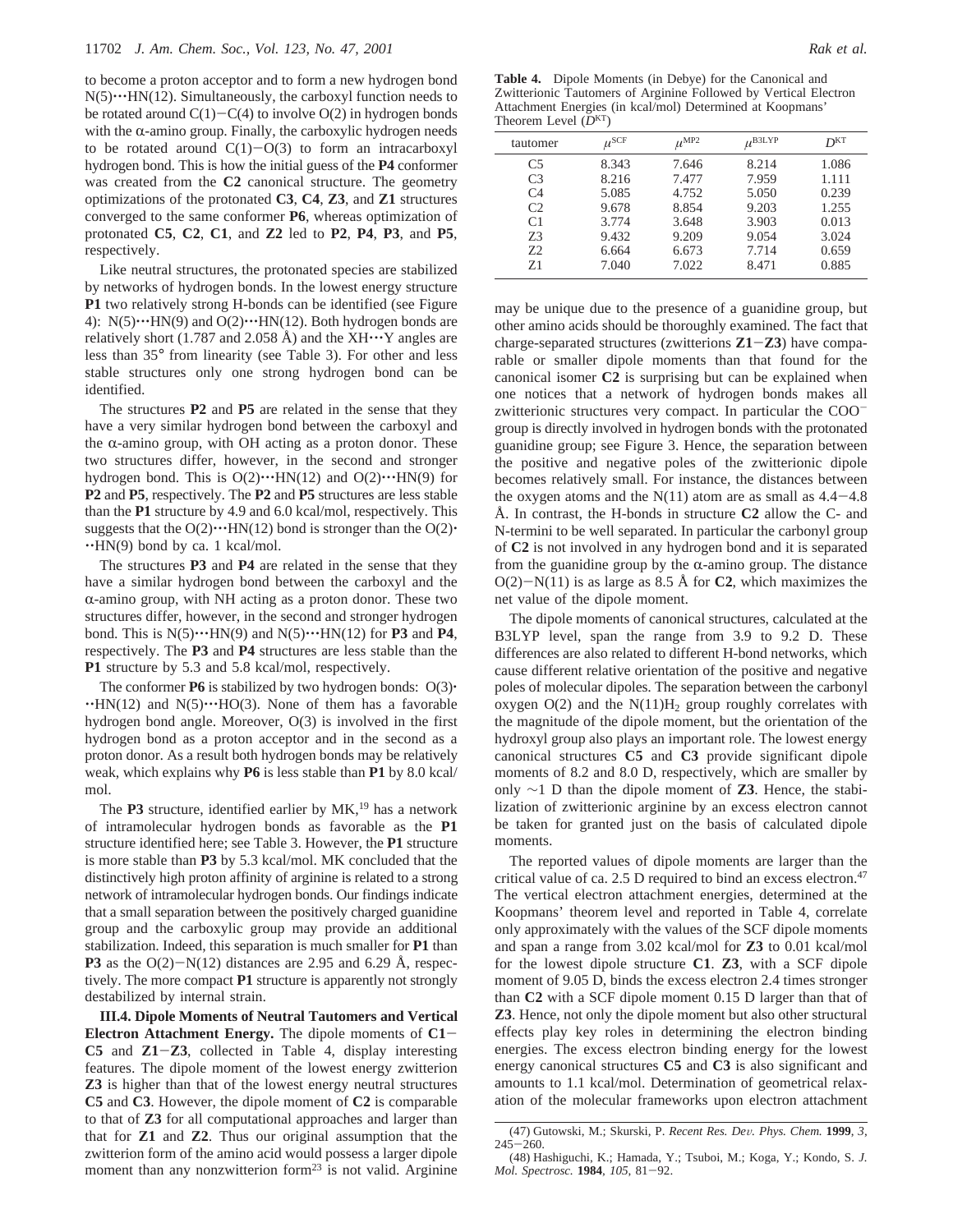and inclusion of orbital relaxation and electron correlation effects is the subject of an ongoing study.<sup>25</sup>

**III.5. Thermodynamic Properties.** The differences in the CCSD energies are very small for the different structures of neutral arginine, see Table 1. The five lowest canonical structures span an energy range of only 2.3 kcal/mol. The lowest energy zwitterion **Z3** is separated from the lowest energy canonical structure **C5** by 4.0 kcal/mol. Hence, zero-point vibrational energy contributions as well as thermal effects may contribute significantly to the population of a particular structure in the gas-phase equilibrium. The experimental values of proton affinity and gas basicity are usually provided at  $298 \text{ K}^{22}$  and the IR-CRLAS spectrum of arginine was measured with the source at 443 K.<sup>10</sup> Therefore, we determined the composition of gas-phase arginine at 298 and 443 K and the composition of protonated arginine at 298 K.

The zero-point vibrational corrections are in general smaller for higher energy structures leading to their stabilization with respect to the lowest energy structure, as shown in Tables 1 and 2. This indicates that higher energy structures are usually less "stiff" than the lowest energy structure. The unusual stiffness of the lowest energy structures, for both protonated and neutral species, may result from the fact that they have very favorable sets of intramolecular hydrogen bonds.

The stability of the species in enthalpy scale (column  $E^{\text{CCSD}}$ <sup>+</sup> <sup>∆</sup>*H*298,corr in Tables 1 and 2) takes into account thermal contribution to the energy from rotations and vibrations, in addition to the electronic energy and zero-point vibrational corrections. This thermal contribution is dominated by its vibrational terms. In addition, only low-frequency modes contribute significantly to the thermal energy contribution at 298 and even 443 K. If the low-frequency modes are softer in structure *M* than in the reference structure *R*, then the thermal energy contribution destabilizes *M* relative to *R*. This is indeed the pattern that we observe in Tables 1 and 2. We note that the structures **C1**, **C3**, and **Z1** have particularly soft low-frequency modes and that structures **P2**-**P6** have softer low-frequency modes than the reference structure **P1**. This is especially evident for the forms **P3** and **P5**.

The stability of the species in Gibbs free energy scale (column  $E^{\text{CCSD}} + \Delta G_{\text{298,corr}}$  in Tables 1 and 2) takes into account entropic contribution in addition to  $E^{CCSD} + \Delta H_{298,corr}$ . The entropic contribution is dominated by the vibrational term whereas rotational contribution is usually much smaller. Again, only lowfrequency modes contribute significantly to the entropic contribution at 298 and even 443 K. Not surprisingly, one observes the largest increase of stability for those structures that were most profoundly destabilized by the vibrational thermal contribution to energy. In addition, the entropic stabilization is more important than the thermal vibrational energy destabilization.

The outcome of these small and frequently mutually competing effects is amazing. The **C3** structure is predicted to be the most stable on the Gibbs free energy scale. At 298 K, it is more stable than the closest canonical structure **C5** by 0.5 kcal/mol. The lowest zwitterion structure **Z3** is destabilized by the entropic contribution and it is 4.4 kcal/mol less stable than the **C3** structure. The **C1** structure, which was the least stable in electronic energy scale among canonical structures considered by us, becomes the third most stable structure of arginine. The three lowest canonical structures span a free energy range of 1.0 kcal/mol, which is even smaller than the range of electronic energies of 1.6 kcal/mol. The three zwitterionic structures, which span 1.26 kcal/mol in electronic energy scale, are now clustered within 0.56 kcal/mol.

**Table 5.** The Percent Shares of Particular Forms in Equilibrium Mixture Calculated for Neutral and Protonated Arginine, See Eqs  $1 - 3^a$ 

| neutral        | percent share |           | protonated | percent           |  |
|----------------|---------------|-----------|------------|-------------------|--|
| forms          | $T = 298$     | $T = 443$ | forms      | share $(T = 298)$ |  |
| C <sub>5</sub> | 24.80         | 16.04     | P1         | 99.12             |  |
| C <sub>3</sub> | 60.50         | 51.87     | P2         | 0.08              |  |
| C <sub>4</sub> | 0.90          | 1.07      | P3         | 0.64              |  |
| C2             | 2.04          | 3.90      | P4         | 0.05              |  |
| C <sub>1</sub> | 11.68         | 26.70     | Р5         | 0.11              |  |
| 73             | 0.04          | 0.14      | Р6         | 0.00              |  |
| 72             | 0.03          | 0.15      |            |                   |  |
| 71             | 0.01          | 0.13      |            |                   |  |

*<sup>a</sup>* The temperatures in K.

The **C5** and **P1** structures were selected as a reference structure for the neutral and protonated arginine, respectively, see eqs  $1-3$ . The differences in Gibbs free energies, which are used to determine the values of  $K_M$ 's, are provided in the last column of Tables 1 and 2 for the neutral and protonated species, respectively. The percent share of different structures in the gasphase sample of neutral arginine at 298 and 443 K is displayed in Table 5. The most dominant at 298 K are **C3** (61%), **C5** (25%), and **C1** (12%), with **C4** and **C2** contributing less than 3% each. At 443 K, which is the temperature of the IR-CRLAS experiment,<sup>10</sup> these percent shares amount to 52%, 16%, and 27% for **C3**, **C5**, and **C1**, respectively, and the total contribution from **C4** and **C2** does not exceed 5%. The total percent share from zwitterionic structures does not exceed 0.45% even for the higher temperature of 443 K. The impressive stabilization of the **C1** structure is related to its open structure that leads to very soft bending and torsional modes delocalized over the whole molecular framework.

Thermal effects also seriously affect the protonated structures. **P1** remains the most favorable structure in Gibbs free energy scale but **P3** becomes the second lowest and is separated by only 3.0 kcal/mol from **P1**, see Table 2. This is still sufficient for **P1** to dominate in the gas-phase sample of protonated arginine at 298 K ( $>99\%$ ), see Table 5.

The values of proton affinity PA and gas-phase basicity GB, derived from eqs  $4-7$ , are 256.3 and 247.8 kcal/mol, respectively, whereas the corresponding experimental findings are 251.2 and 240.6 kcal/mol.<sup>22</sup> The  $5-7$  kcal/mol overestimation in calculated values of PA and GB relative to the experimental data may be due to many factors. First, there are deficiencies in our model such as incomplete one-electron basis set or neglect of electron correlation energy beyond the CCSD level Also, the harmonic approximation to molecular vibrations is likely a source of error. Finally, we might still have missed a conformer of neutral arginine that is lower in energy than **C5** or **C3** by ca. 5 kcal/mol, although this possibility is quite improbable and would have to be related to a failure of the PM3 method used by us in the SGA search.

The 5-7 kcal/mol overestimation of PA and GB prompted us to benchmark our computational method against experimental data for a simpler and more rigid molecule such as glycine. The calculated values of PA and GB for glycine are 214.3 and 206.5 kcal/mol, respectively, while the corresponding experimental data are 211.9 and 203.7 kcal/mol,<sup>22</sup> i.e., our computational approach leads to the 2-3 kcal/mol overestimations. For arginine, the remaining overestimation by 3-4 kcal/mol may be attributed to its flexibility. On the other hand, the observed disagreement between the calculated and measured PA and GB for arginine can be also ascribed to experimental problems such as clustering reactions of protonated molecules with polar neutral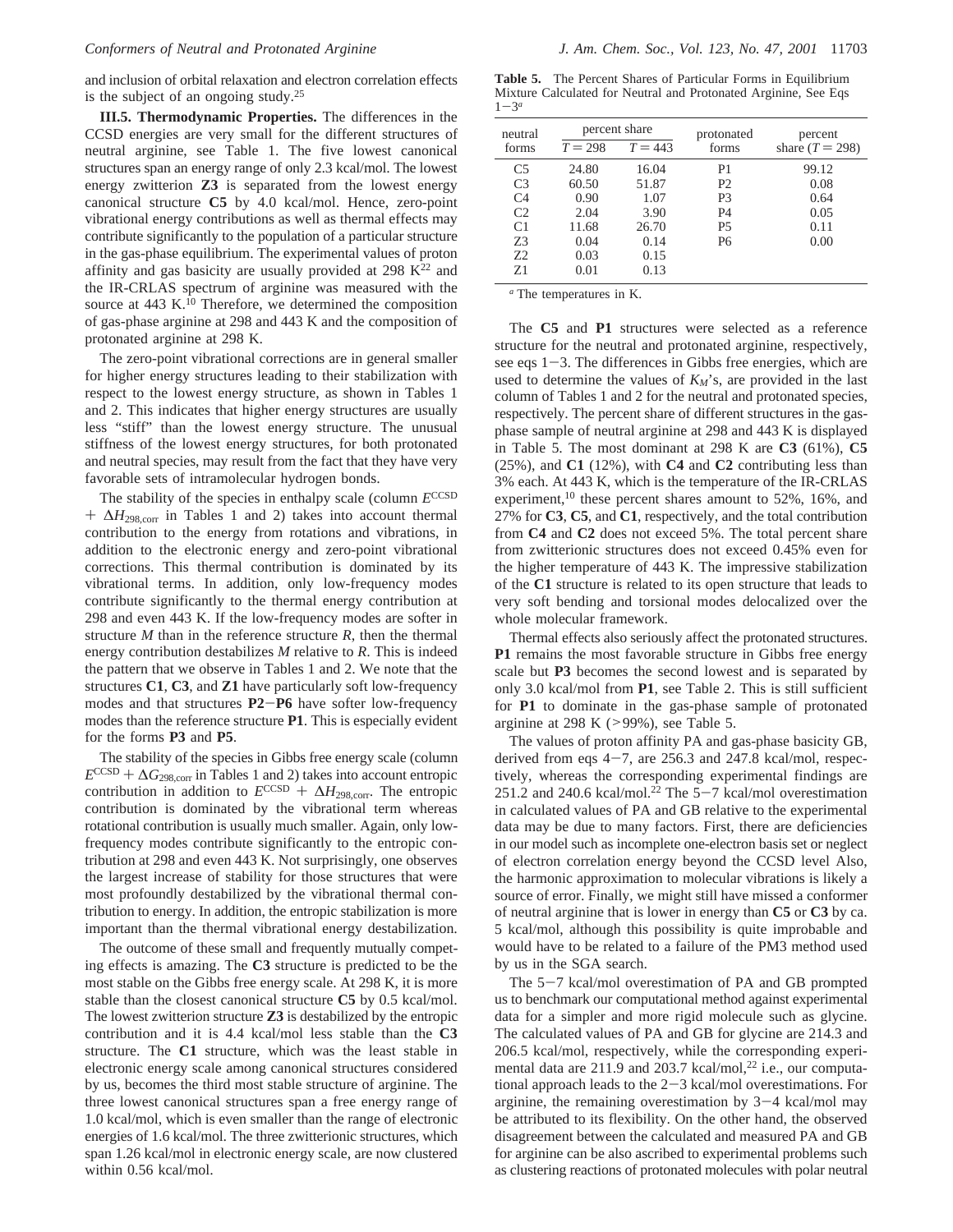**Table 6.** Selected IR Frequencies<sup>*a*</sup> (in cm<sup>-1</sup>) for Canonical Forms of Neutral Arginine Calculated at the B3LYP/6-31++G<sup>\*\*</sup> Level with Scaled Values Given after Semicolon and IR Intensities in Brackets (in Km/mol) [Sca Scaled Values Given after Semicolon and IR Intensities in Brackets (in Km/mol) [Scaling Factor  $= 0.9813$ ]

| character                                                             | C <sub>5</sub>                                           | C <sub>3</sub>                                          | C <sub>4</sub>                                           | C <sub>2</sub>                                          | C <sub>1</sub>                                           |
|-----------------------------------------------------------------------|----------------------------------------------------------|---------------------------------------------------------|----------------------------------------------------------|---------------------------------------------------------|----------------------------------------------------------|
| deformation of imino amino,                                           | 1341; 1316 (23)                                          | 1433; 1406 (180)                                        | 1308; 1284 (87)                                          | 1384; 1358 (96)                                         | 1348; 1323 (46)                                          |
| hydroxyl, and                                                         | many                                                     | many                                                    | many                                                     | many                                                    | many                                                     |
| methylene groups,                                                     | 1356; 1331 (94)                                          | 1528; 1499 (252)                                        | 1317; 1292 (63)                                          | 1416; 1390 (366)                                        | 1369; 1343 (68)                                          |
| and stretching of                                                     | many                                                     | $\delta O(3)H$                                          | many                                                     | many                                                    | many                                                     |
| $C(10)-N$ bonds                                                       | 1385; 1359 (418)                                         | 1644; 1613 (44)                                         | 1355; 1330 (33)                                          | 1559; 1530 (228)                                        | 1394; 1368 (22)                                          |
|                                                                       | many                                                     | $\delta N(11)H_2$ ; $\delta N(12)H_2$                   | many                                                     | many                                                    | many                                                     |
|                                                                       | 1402; 1376 (57)                                          | 1651; 1620 (172)                                        | 1501; 1473 (142)                                         | 1641; 1610 (96)                                         | 1424; 1397 (75)                                          |
|                                                                       | many                                                     | $\delta N(11)H_2$ ; $\delta N(12)H_2$                   | many                                                     | $\delta N(11)H_2$                                       | many                                                     |
|                                                                       | 1574; 1545 (218)                                         | 1679; 1645 (25)                                         | 1510; 1482 (63)                                          | 1695; 1663 (248)                                        | 1589; 1559 (288)                                         |
|                                                                       | many                                                     | $\delta N(5)H_2$                                        | many                                                     | $vC(10)=N(12);$<br>$\delta N(11)H_2$ ; $\delta N(5)H_2$ | many                                                     |
|                                                                       | 1638; 1607 (148)                                         | 1730; 1698 (750)                                        | 1634; 1603 (184)                                         | 1715; 1683 (96)                                         | 1643; 1612 (104)                                         |
|                                                                       | $\delta N(11)H_2$ ;<br>vN(12)C(10);<br>vN(9)C(10)        | $vC(10)=N(9);$<br>$\delta N(11)H_2$<br>$\delta N(12)_2$ | $\delta N(11)H_2$ ;<br>$\nu N(9)H;$<br>vN(12)C(10)       | $\delta N(5)H_2$                                        | $\delta N(11)H_2$                                        |
|                                                                       | 1678; 1647 (25)<br>$\delta N(5)H_2$                      |                                                         | 1671; 1640 (33)<br>$\delta N(5)H_2$                      |                                                         | 1672; 1641 (32)<br>$\delta N(5)H_2$                      |
|                                                                       | 1692; 1660 (337)                                         |                                                         | 1685; 1653 (330)                                         |                                                         | 1706; 1674 (296)                                         |
|                                                                       | $vC(10)=N(12);$<br>$\delta N(11)H_2$ ;<br>$\delta N(9)H$ |                                                         | $vC(10)=N(12);$<br>$\delta N(11)H_2$ ;<br>$\delta N(9)H$ |                                                         | $vC(10)=N(12);$<br>$\delta N(11)H_2$ ;<br>$\delta N(9)H$ |
| stretching of $C=O$ and<br>deformation of OH in<br>the carboxyl group | 1802; 1768 (305)                                         | 1815; 1781 (345)                                        | 1749; 1716 (287)                                         | 1836; 1803 (372)                                        | 1810; 1776 (311)                                         |

*<sup>a</sup>* Localized deformation (or bending) modes are denoted with *δ* and stretching modes with *υ*.

molecules at low temperatures, pyrolysis, and isomerization reactions of molecules and ions at high temperatures, and difficulties in attaining thermodynamic equilibrium. In fact, the propensity of arginine to form unusually stable charged aggregates is well established.16 The discrepancy between the calculated and measured proton affinity of arginine remains a challenging problem to be addressed in future studies.

**III.6. Characteristic Vibrational Frequencies for Neutral and Protonated Arginine.** The presence of a carboxylic acid group and a carboxylate residue in the canonical and zwitterionic arginine, respectively, was used by Saykally et al. to suggest which tautomeric form dominates in the gas phase.<sup>10</sup> In their spectrum, recorded in the  $1550-1750$  cm<sup>-1</sup> region, they observed two transitions at 1666 and 1693  $\text{cm}^{-1}$  and assigned them to carbonyl stretches of the carboxylic acid groups. They thus concluded that canonical arginine dominates in the gas phase and the upper bound to the zwitterionic population is 1%. On the other hand, the results presented below suggest that the two experimentally observed transitions correspond to NHX (X  $=$  H or C) bending modes and C $=N$  stretching modes rather than to carbonyl group stretching modes. In addition our data suggest that zwitterionic structures, if thermodynamically populated, would provide intense IR transitions in the same  $1600-1700$  cm<sup>-1</sup> region. Therefore, we believe that the experimental results of ref 10 alone are not sufficient to resolve which tautomeric form of arginine dominates in the gas phase, although we concur with their fundamental conclusion that the canonical structure is likely the dominant one.

The characteristic frequencies related to deformations of the imino and amino groups of canonical and zwitterionic forms of arginine occur above  $1300 \text{ cm}^{-1}$ . The selected harmonic frequencies from the  $1300-1900$  cm<sup>-1</sup> region (unscaled and scaled), together with their intensities, are displayed in Tables 6 and 7 for the canonical and zwitterionic forms of arginine, respectively. The frequencies and intensities of selected XH (X  $=$  O, N) stretching modes, which occur above 2500 cm<sup>-1</sup>, are provided in the Supporting Information. All transitions with intensities exceeding 20 Km/mol were included in Tables 6 and 7 for the lower frequency modes (bending modes and  $C=O$ 

and  $C=N$  stretching modes), whereas for the higher energy and usually intense XH  $(X = O, N)$  stretching modes, we selected only these transitions for which the intensities exceed 50 Km/ mol.

The correctness of using scaled frequencies is clearly a crucial point in our interpretation. For this reason we provided in Table 8 the calculated and experimental<sup>39,47</sup> frequencies for model compounds that contain a carboxylic group  $(CH_3COOH)$ , a  $C=N$  bond (CH<sub>3</sub>CH=NH), and a carbon-bonded NH<sub>2</sub> group (CH3NH2). As discussed in Section II, the calculated transitions below 1900  $\text{cm}^{-1}$  were scaled by a factor of 0.9813, which provides an accurate transition for the carbonyl stretch in the carboxylic group of acetic acid. The conventional scaling factor of 0.961340 was used for higher energy transitions. The same scaling procedure was used in Tables 6 and 7. The data presented in Table 8 indicate that the agreements between the scaled and experimental frequencies are satisfactory and calculated IR intensities are in qualitative agreement with experimental findings. The largest discrepancy in the  $1300-1900$  cm<sup>-1</sup> region is observed for the COH bending and the  $C=N$  stretching modes (ca.  $46 \text{ cm}^{-1}$ ) and the scaled frequencies usually provide overestimates. In addition, the scaling factor 0.9813 performed very well for the carbonyl stretch in formamide. The scaled frequency was found to be  $1763 \text{ cm}^{-1}$ , whereas the experimental spectrum<sup>49</sup> has a strong transition at ca. 1756 cm<sup>-1</sup>. To the best of our knowledge, experimental data are not available for the symmetric and asymmetric stretching modes of the COO<sup>-</sup> group in the gas phase. For zwitterionic glycine in condensed phases, the experimental frequencies of symmetric and asymmetric COO<sup>-</sup> stretches are  $1410-1417$  and  $1597$  cm<sup>-1</sup>, respectively.<sup>50</sup>

The original IR-CRLAS spectrum from ref 10, which was recorded in the  $1550-1750$  cm<sup>-1</sup> region, is displayed in Figure 5A, whereas dominant transitions that result from the canonical and zwitterionic tautomers are displayed in Figure 5, parts B and C, respectively. In Figure 5B,C, the intensities of vibrational transitions that result from a given tautomer are scaled by a

<sup>(49)</sup> NIST Chemistry WebBook (http://webbook.nist.gov/chemistry). (50) Alper, J. S.; Dothe, H.; Lowe, M. A. *Chem. Phys*. **<sup>1992</sup>**, *<sup>161</sup>*, 199- 209.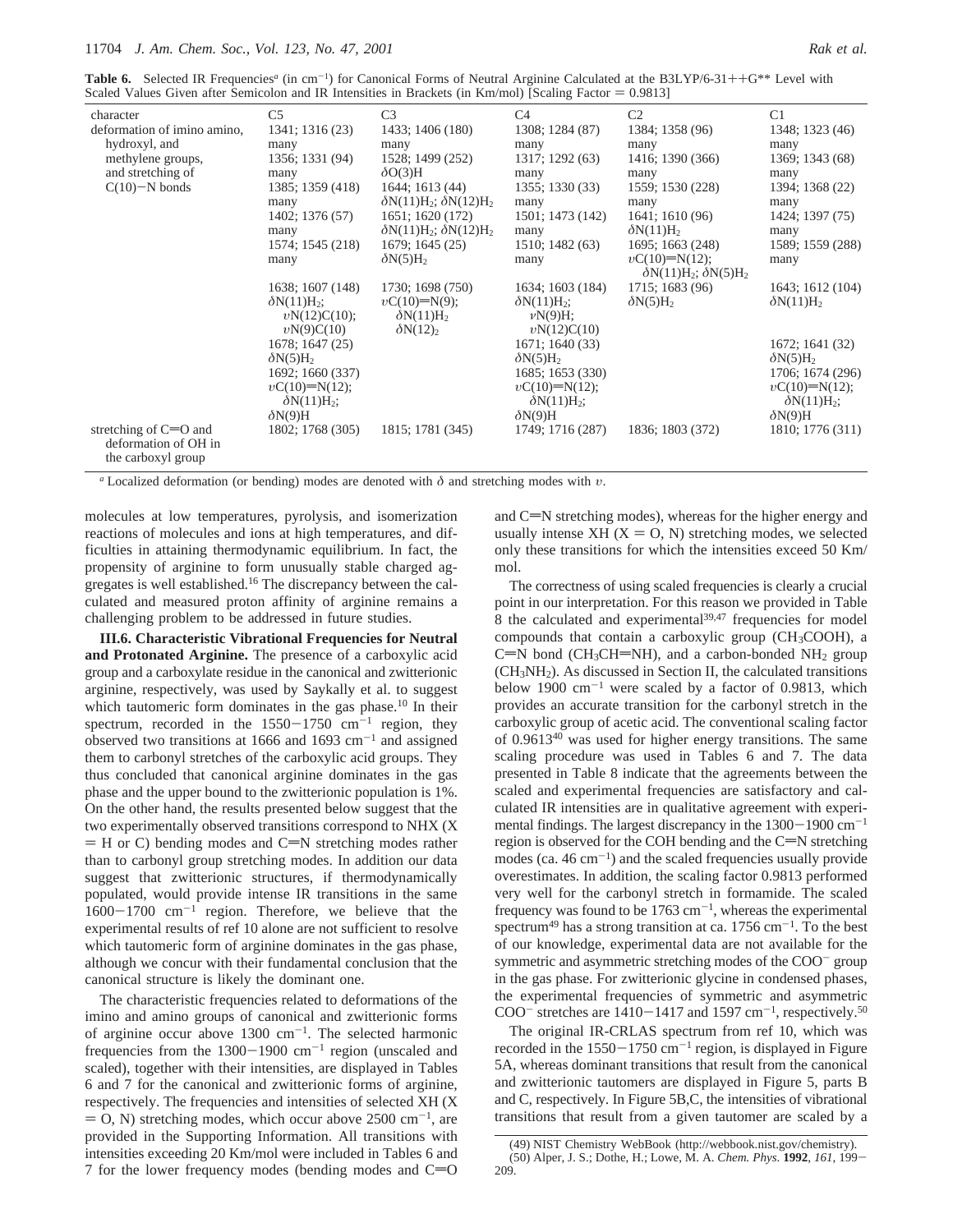**Table 7.** Selected IR Frequencies<sup>*a*</sup> (in cm<sup>-1</sup>) for Zwitterionic Forms of Neutral Arginine Calculated at the B3LYP/6-31++G<sup>\*\*</sup> Level with Scaled Values Given after Semicolon and IR Intensities in Brackets (in Km/mol) [ Scaled Values Given after Semicolon and IR Intensities in Brackets (in Km/mol) [Scaling Factor  $= 0.9813$ ]

| character                    | Z3                      | Z <sub>2</sub>          | Z1                      |
|------------------------------|-------------------------|-------------------------|-------------------------|
| deformation of amino, and    | 1382; 1356 (26)         | 1321; 1296 (30)         | 1318; 1293 (46)         |
| hydroxyl, and                | many                    | many                    | many                    |
| methylene groups, and        | 1388; 1362 (62)         | 1374; 1348 (160)        | 1379; 1353 (102)        |
| stretching of $C(10)$ –N and | many                    | $v_s$ COO + many        | $v_s$ COO + many        |
| $C(1)=O(2)$ bonds            | 1431; 1404 (103)        | 1394; 1368 (28)         | 1388; 1362 (31)         |
|                              | $v_s$ COO + many        | many                    | many                    |
|                              | 1474; 1446 (30)         | 1405; 1379 (31)         | 1419; 1392 (43)         |
|                              | many                    | many                    | many                    |
|                              | 1492; 1464 (32)         | 1459; 1432 (52)         | 1464; 1437 (26)         |
|                              | many                    | many                    | many                    |
|                              | 1499; 1471 (45)         | 1501; 1473 (28)         | 1491; 1463 (23)         |
|                              | many                    | many                    | many                    |
|                              | 1511; 1483 (40)         | 1597; 1567 (71)         | 1512; 1484 (30)         |
|                              | many                    | many                    | $\delta C(8)H_2$        |
|                              | 1578; 1548 (143)        | 1603; 1573 (133)        | 1597; 1567 (57)         |
|                              | $v_{\rm as}$ COO + many | $v_{\rm as}$ COO + many | many                    |
|                              | 1587; 1557 (47)         | 1668; 1637 (54)         | 1613; 1583 (171)        |
|                              | many                    | $\delta N(5)H_2 +$ many | $v_{\rm as}$ COO + many |
|                              | 1662; 1631 (274)        | 1672; 1641 (97)         | $1670$ ; $1639(67)$     |
|                              | $vC(10)N(9)$ ;          | $vC(10)N(9)$ ;          | $\delta N(5)H_2$        |
|                              | $vC(10)N(11) +$ many    | $vC(10)N(11) +$ many    |                         |
|                              | 1672; 1641 (38)         | 1706; 1674 (353)        | 1674; 1643 (152)        |
|                              | $\delta N(5)H_2$        | $vC(10)N(11)$ ;         | $vC(10)N(9)$ ;          |
|                              |                         | $vC(10)N(12) +$ many    | $vC(10)N(11) +$ many    |
|                              | 1689; 1657 (165)        | 1718; 1686 (434)        | 1716; 1684 (344)        |
|                              | $vC(10)N(11) +$ many    | $vC(10)N(9)$ ;          | $vC(10)N(9)$ ;          |
|                              |                         | $vC(10)N(12) +$ many    | $vC(10)N(11) +$ many    |
|                              | 1726; 1694 (488)        |                         | 1722; 1690 (429)        |
|                              | $vC(10)N(9)$ ;          |                         | $vC(10)N(9)$ ;          |
|                              | $vC(10)N(12) +$ many    |                         | $vC(10)N(12) +$ many    |
|                              |                         |                         |                         |

*<sup>a</sup>* Localized deformation (or bending) modes are denoted with *δ* and stretching modes with *υ*. The scaling factor equals 0.9813.

Table 8. The Comparison between Calculated<sup>*a*</sup> and Measured<sup>39,48</sup> IR Frequencies (cm-<sup>1</sup> ) for Selected Model Systems

| system                          | $\text{mode}^c$             | calculated | scaled | measured | л        |
|---------------------------------|-----------------------------|------------|--------|----------|----------|
| CH <sub>3</sub> COOH            | $vC-C$                      | 862(3)     | 846    | 847(W)   | $^{-1}$  |
|                                 | $vC-O$                      | 1205(210)  | 1182   | 1182(S)  | $\theta$ |
|                                 | $\delta$ OH                 | 1335(51)   | 1310   | 1264(M)  | 46       |
|                                 | $vC=O$                      | 1822(357)  | 1788   | 1788(VS) | $\Omega$ |
|                                 | $vO-H$                      | 3754(60)   | 3609   | 3583(M)  | 26       |
| $CH3CH=NH$                      | $vC=N$                      | 1728(85)   | 1696   | 1651(S)  | 45       |
| CH <sub>3</sub> NH <sub>2</sub> | $\delta_{\text{wag}}NH_2$   | 822(191)   | 807    | 780(VS)  | 27       |
|                                 | $\delta_{\rm sci}NH_2$      | 1670(32)   | 1639   | 1623(S)  | 16       |
|                                 | $v_{\rm s}$ NH <sub>2</sub> | 3513(0.9)  | 3377   | 3361(W)  | 16       |

*<sup>a</sup>* B3LYP/6-31++G\*\* method. We have applied a scaling factor of 0.9813 for frequencies below 2000  $cm^{-1}$  and 0.9613 for higher frequencies. Calculated IR intensities (in Km/mol) are given in brackets in the third column. The intensities of experimental transitions are characterized by letters.<sup>*b*</sup>  $\Delta$  stands for a difference between the scaled and measured frequency. <sup>*b*</sup> W, weak; M, medium; S, strong; VS, very strong. *<sup>c</sup>* Localized deformation (or bending) modes are denoted with *δ* and stretching modes with *υ*.

factor proportional to the population of this tautomer in the gas phase at 443 K (see Table 5). Moreover, normalization constants were selected to match the intensity of the dominant experimental peak. These normalization constants are different in Figure 5B,C due to different populations of the canonical and zwitterionic structures.

The first important observation from Table 6 and Figure 5B is that the carbonyl stretch frequencies from the carboxylic group are not in the  $1625-1725$  cm<sup>-1</sup> region, as assumed in Figure 5A from ref 10, but rather in the  $1750-1800$  cm<sup>-1</sup> region that was not scanned experimentally. We therefore believe that the assignment of the 1666 and 1693  $cm^{-1}$  peaks to the carbonyl stretch (see Figure 5A) is premature.

Second, both the canonical and zwitterionic tautomers provide strong transitions in the  $1650-1700$  cm<sup>-1</sup> region, where the two experimental peaks are observed. The stronger and narrower experimental peak at  $1693 \text{ cm}^{-1}$  might be assigned either to the  $C3$  tautomer (the scaled frequency of 1698 cm<sup>-1</sup> for the mode dominated by  $C(10)=N(9)$  stretch and  $N(11)H_2$  and N(12)H2 bendings) *or* to zwitterionic structures that possess <sup>C</sup>-N stretching modes in this region. Similarly, the broader peak at  $1666 \text{ cm}^{-1}$  may be due to either the **C1** and **C5** tautomers (the scaled frequency of  $1674$  and  $1660 \text{ cm}^{-1}$  for **C1** and C5, respectively, for the modes dominated by the  $C(10)$ = N(12) stretch and N(11)H2 and N(9)H bendings) *or* zwitterionic structures that provide  $C-N$  stretching modes in this frequency region. Thus, the assignment of the 1666 and 1693  $cm^{-1}$ transitions to the carbonyl stretch is again premature. On the other hand, our ab initio results indicate that canonical arginine dominates in the gas phase (see Table 5). Therefore, we assign the experimental peaks at  $1693$  and  $1666$  cm<sup>-1</sup> to the C3 conformer and the **C1** and **C5** conformers, respectively. We expect that relative intensities for these two peaks will be temperature dependent because the populations of these tautomers will be.

Third, the experimental peak at  $1666 \text{ cm}^{-1}$  is quite broad, asymmetric, and extends to ca.  $1630 \text{ cm}^{-1}$ . Clearly, more than one transition may be contributing to this peak. Perusal of Table 6 indicates that every important canonical tautomer has a low intensity (ca. 30 Km/mol) transition in the  $1641-1647$  cm<sup>-1</sup> region that may contribute to the low-energy shoulder of the 1666 cm<sup>-1</sup> peak. These transitions are assigned to the  $N(5)H_2$ bending mode.

Fourth, none of the important canonical tautomers has two strong transitions in the  $1650-1700$  cm<sup>-1</sup> region, where the two experimental peaks were observed. This suggests that the equilibrated gas-phase sample of arginine contains at least two canonical conformers, which is consistent with our prediction that **C3**, **C1**, and **C5** coexist in equilibrium conditions (see Table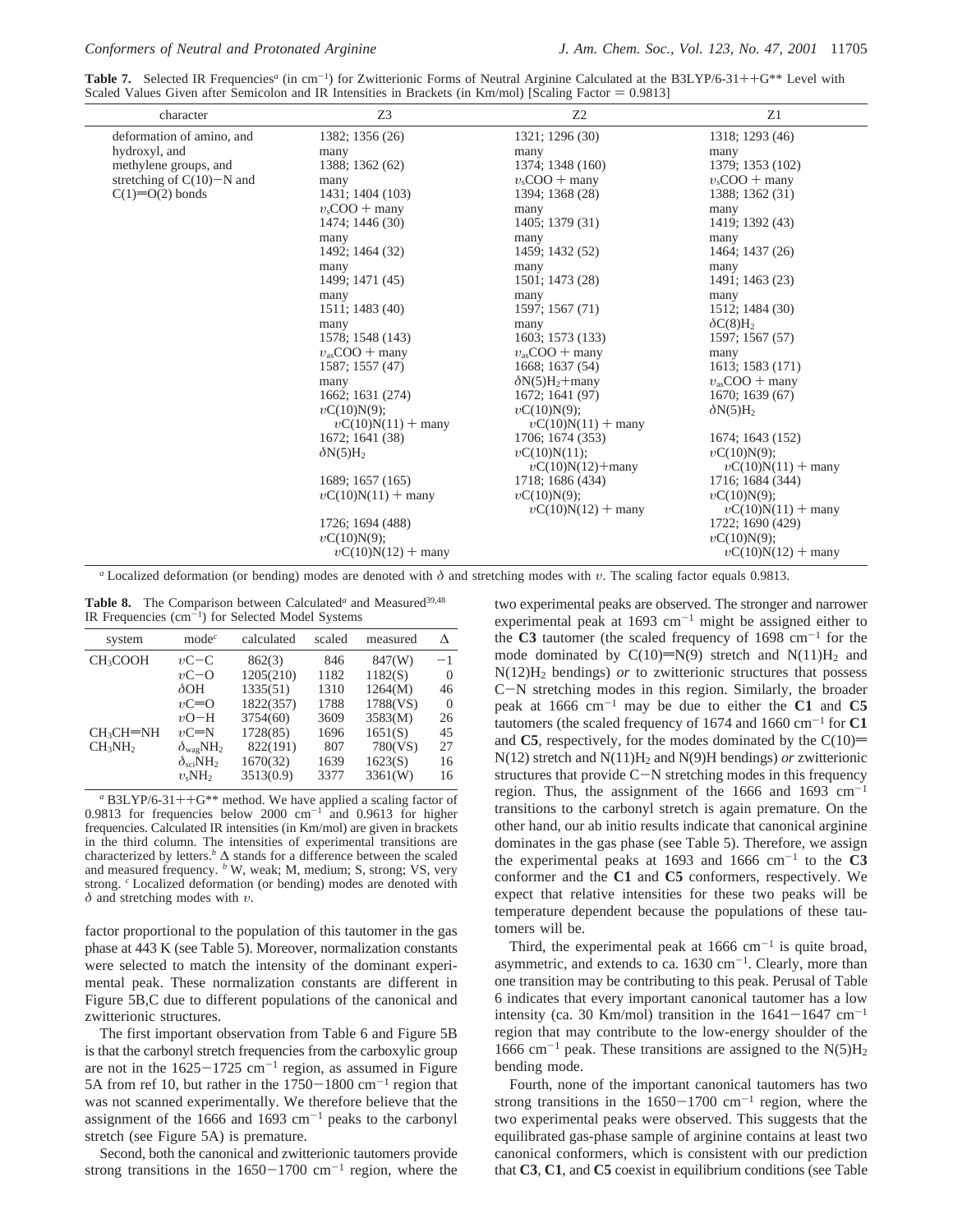

**Figure 5.** The comparison between the measured IR-CRLAS spectrum of arginine (from ref 10) (A) and the calculated IR spectra for its canonical (B) and zwitterionic (C) tautomers.

5). This prediction could be verified in subsequent temperaturedependent IR measurements as the relative intensities of the two peaks should depend on the temperature.

Finally, the frequencies of asymmetric stretching modes of the zwitterionic  $COO^-$  groups are in the  $1548-1573$  cm<sup>-1</sup> region. Hence, some of them might be observed in the IR-CRLAS spectrum if the zwitterionic structures were thermodynamically populated. We should mention, however, that these transitions would have smaller intensities than the transitions in the  $1650-1700$  cm<sup>-1</sup> region, which are related primarily to the  $C(10)-N$  stretching modes. On the other hand, the calculated frequencies of symmetric stretching modes of the zwitterionic  $COO<sup>-</sup>$  are in the 1348-1404 cm<sup>-1</sup> region. Hence, they could not be observed in the IR-CRLAS spectrum.

Future IR spectra may provide a decisive answer whether canonical or zwitterionic tautomers of arginine dominate in the gas phase. These spectra, however, should be recorded in a broader range of frequencies than has been measured up to now. The  $1750-1850$  cm<sup>-1</sup> region is particularly interesting because we anticipate only the  $C=O$  stretches of canonical forms to be active there; see Figure 5B. Moreover, isotope labeling experiments may be required to resolve the problem. Finally, the

temperature dependence of relative intensities for the recorded peaks may shed more light on the population of energetically nearly degenerate structures.

The vibrational characteristics for neutral arginine above 2000  $cm^{-1}$  as well as the bending and stretching modes of protonated arginine are reported in the Supporting Information to facilitate future IR studies. For the neutral species, the most intense transition for the tautomers **C3** and **C5** is predicted at 2722 and 2997  $cm^{-1}$ , respectively. As expected, these transitions are related to the O(3)H stretch. For another populous tautomer, i.e.,  $C1$ , a stronger transition at 3275 cm<sup>-1</sup> is related to the  $N(9)$ H stretch and a weaker transition at 3601 cm<sup>-1</sup> to the O(3)H stretch. The zwitterions would provide strong transitions at 2587 and 2876 (**Z3**), 2565 (**Z2**), and 3012 cm<sup>-1</sup> (**Z1**). However, the populations of zwitterions are probably too small (see Table 5) to make these transitions detectable.

### **IV. Summary**

The lowest energy structures of neutral and protonated arginine were searched for using a simple genetic algorithm and the semiempirical PM3 method as well as subsequent highlevel theory. This search led to the two lowest energy structures identified thus far: **C5** for the neutral and **P1** for protonated arginine. These structures were overlooked in our previous studies in which more conventional geometry optimization techniques were employed. All structures considered in this study were further refined at the B3LYP and MP2 levels by using  $6-31++G**$  basis sets. Final electronic energies were calculated at the coupled cluster level of theory with single and double excitations.

All five of the lowest energy structures of neutral arginine are canonical and span a range of 2.3 kcal/mol of total electronic energies. The lowest zwitterionic structure is higher in electronic energy by 4.0 kcal/mol than the lowest canonical structure. Thermal effects contribute substantially to the stability of different forms of the neutral and protonated arginine due to near degeneracy of their electronic energies and softness of several vibrational modes. Three canonical structures (**C3**, **C5**, and **C1**) contribute substantially to the population of neutral arginine at  $T = 298$  K. The C1 structure, which is the least stable in its electronic energy among the canonical structures considered by us, becomes the second most stable structure at  $T = 443$  K, the temperature of the IR-CRLAS experiments. The zwitterionic structures remain unstable with respect to the lowest canonical structure by more than 4.3 kcal/mol in Gibbs free energy at  $T = 298$  K. The calculated proton affinity of 256.3 kcal/mol and gas basicity of 247.8 kcal/mol of arginine are in reasonable agreement with the measured values of 251.2 and 240.6 kcal/mol, respectively. We believe that the discrepancies between the calculated and experimental data are larger than the deficiencies of our theoretical model.

The calculated vibrational characteristics for different tautomers/conformers of arginine, combined with information about the relative percents of the different structures at equilibrium, provided an unexpected interpretation of the IR-CRLAS spectrum. It was recognized that the experiment is likely inconclusive about the dominance of canonical vs zwitterionic forms of arginine in the gas phase because two features assigned to carbonyl stretches from carboxylic groups (i.e., canonical structures) are most probably related to NH2 and NHC bending modes and  $C=N$  stretching modes. In addition, it was recognized that both canonical and zwitterionic tautomers provide strong transitions in the  $1650-1700$  cm<sup>-1</sup> region, where the two experimental peaks were observed. We recommend record